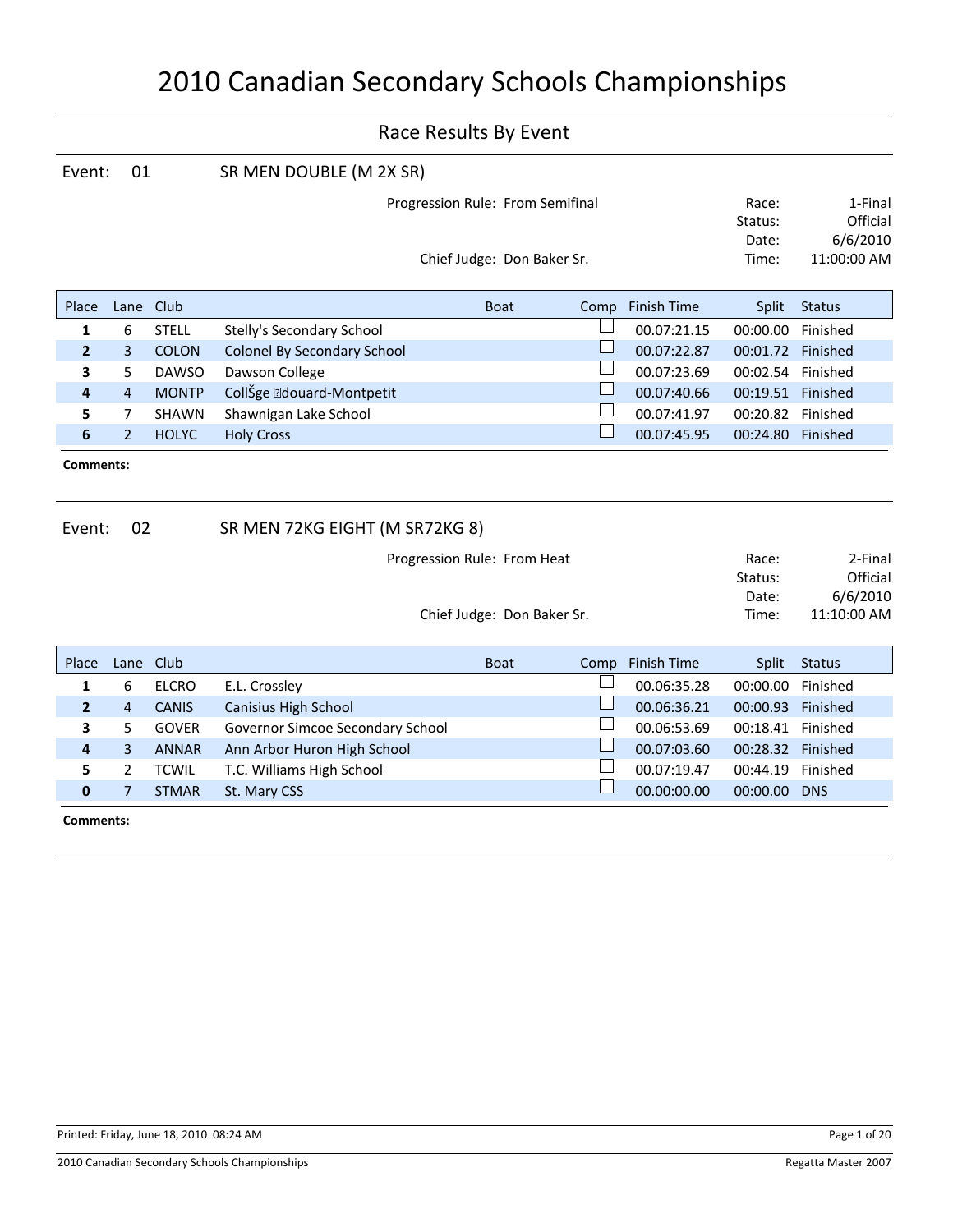| 03<br>Event:                                              |                |              | SR WOMEN QUAD (W 4X SR)            |                             |                                    |                                                |          |               |  |  |
|-----------------------------------------------------------|----------------|--------------|------------------------------------|-----------------------------|------------------------------------|------------------------------------------------|----------|---------------|--|--|
| Progression Rule: From Heat<br>Chief Judge: Don Baker Sr. |                |              |                                    |                             | Race:<br>Status:<br>Date:<br>Time: | 3-Final<br>Official<br>6/6/2010<br>11:22:00 AM |          |               |  |  |
| Place                                                     | Lane           | Club         |                                    | <b>Boat</b>                 | Comp                               | Finish Time                                    | Split    | <b>Status</b> |  |  |
| 1                                                         | 5              | <b>ELCRO</b> | E.L. Crossley                      |                             |                                    | 00.07:43.40                                    | 00:00.00 | Finished      |  |  |
| $\overline{2}$                                            | 6              | <b>BRENT</b> | Brentwood College School           |                             |                                    | 00.07:49.68                                    | 00:06.28 | Finished      |  |  |
| 3                                                         | 4              | SHAWN        | Shawnigan Lake School              |                             |                                    | 00.07:56.12                                    | 00:12.72 | Finished      |  |  |
| $\overline{4}$                                            | $\overline{7}$ | <b>STMUS</b> | St. Michaels University School     |                             |                                    | 00.08:01.39                                    | 00:17.99 | Finished      |  |  |
| 5                                                         | 3              | <b>DAWSO</b> | Dawson College                     |                             |                                    | 00.08:02.85                                    | 00:19.45 | Finished      |  |  |
| 6                                                         | $\overline{2}$ | <b>EDENH</b> | Eden High School                   |                             |                                    | 00.08:05.59                                    | 00:22.19 | Finished      |  |  |
| Comments:                                                 |                |              |                                    |                             |                                    |                                                |          |               |  |  |
| Event:                                                    | 04             |              | SR WOMEN 59KG FOUR+ (W SR 59KG 4+) |                             |                                    |                                                |          |               |  |  |
|                                                           |                |              |                                    | Progression Rule: From Heat |                                    |                                                | Race:    | 4-Final       |  |  |
|                                                           |                |              |                                    |                             |                                    |                                                | Status:  | Official      |  |  |

Chief Judge: Don Baker Sr. Time: 11:32:00 AM Date: 6/6/2010

| Place |   | Lane Club    |                                       | <b>Boat</b> | Comp | Finish Time | Split             | Status   |
|-------|---|--------------|---------------------------------------|-------------|------|-------------|-------------------|----------|
| 1     |   | <b>ELCRO</b> | E.L. Crossley                         |             |      | 00.08:17.96 | 00:00.00          | Finished |
|       | 6 | <b>TCWIL</b> | T.C. Williams High School             |             |      | 00.08:19.68 | 00:01.72 Finished |          |
| 3     | 4 | <b>BRANK</b> | <b>Branksome Hall</b>                 |             |      | 00.08:34.86 | 00:16.90          | Finished |
| 4     | 3 | <b>STFRA</b> | St. Francis Catholic Secondary School |             |      | 00.08:41.30 | 00:23.34          | Finished |
|       |   | <b>STMAR</b> | St. Mary CSS                          |             |      | 00.08:55.51 | 00:37.55          | Finished |
| 6     |   | <b>SARAT</b> | Saratoga Springs HS                   |             |      | 00.08:55.67 | 00:37.71          | Finished |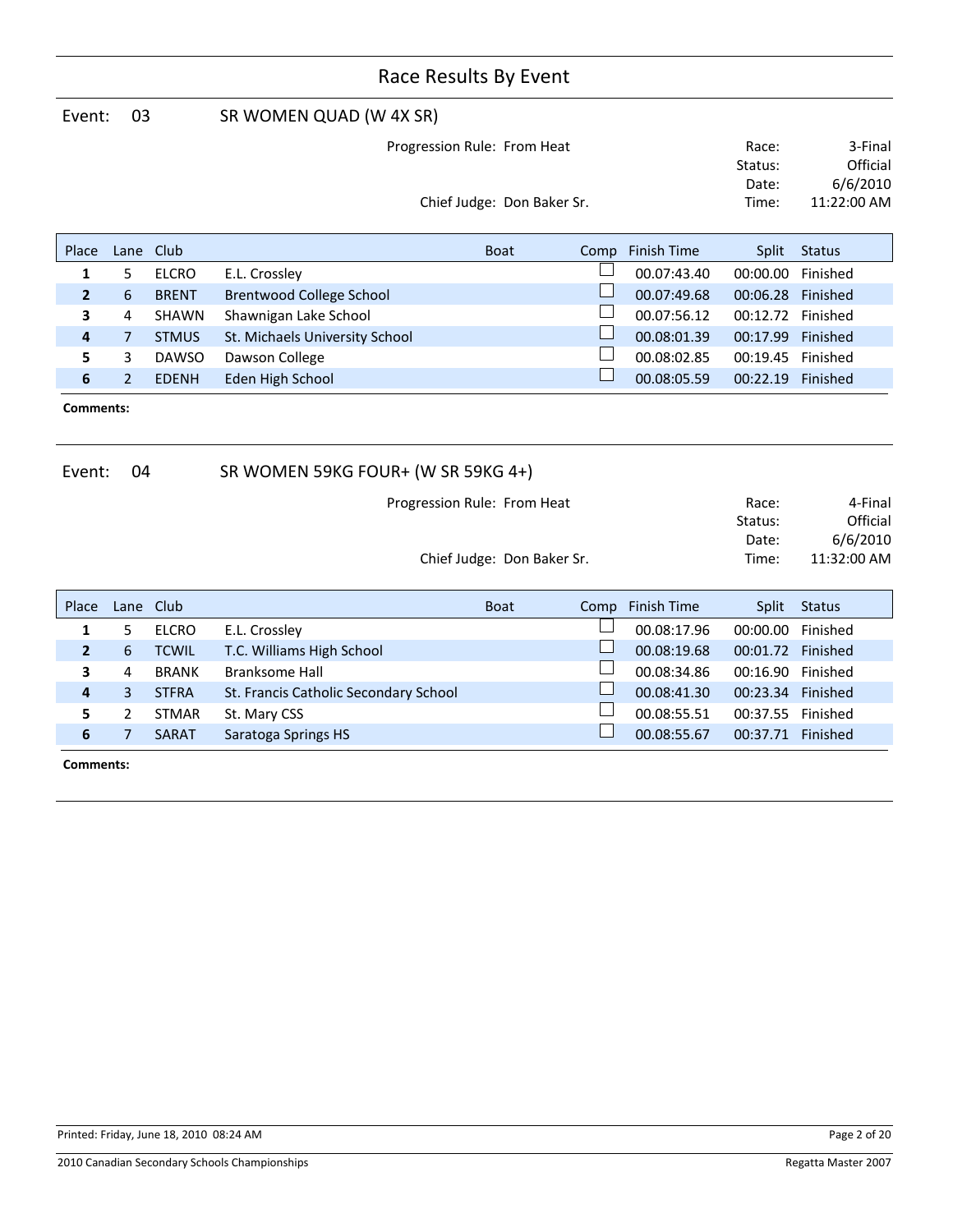| Event:                     | 05             |              |                                       | SR WOMEN PAIR (W 2- SR)          |                            |      |                    |                           |                                 |  |  |
|----------------------------|----------------|--------------|---------------------------------------|----------------------------------|----------------------------|------|--------------------|---------------------------|---------------------------------|--|--|
|                            |                |              | Progression Rule: From Heat           |                                  |                            |      |                    | Race:<br>Status:          | 5-Final<br>Official             |  |  |
|                            |                |              |                                       |                                  |                            |      |                    | Date:                     | 6/6/2010                        |  |  |
|                            |                |              |                                       |                                  | Chief Judge: Don Baker Sr. |      |                    | Time:                     | 11:42:00 AM                     |  |  |
| Place                      | Lane           | Club         |                                       |                                  | <b>Boat</b>                | Comp | <b>Finish Time</b> | Split                     | <b>Status</b>                   |  |  |
| 1                          | 4              | <b>TRINI</b> | <b>Trinity College School</b>         |                                  |                            |      | 00.08:54.64        | 00:00.00                  | Finished                        |  |  |
| $\overline{2}$             | $\overline{2}$ | <b>TCWIL</b> | T.C. Williams High School             |                                  |                            |      | 00.09:05.98        | 00:11.34                  | Finished                        |  |  |
| 3                          | 5              | <b>HAVER</b> | <b>Havergal College</b>               |                                  |                            |      | 00.09:07.48        | 00:12.84                  | Finished                        |  |  |
| 4                          | 6              | <b>CLARE</b> | <b>Claremont Secondary</b>            |                                  |                            |      | 00.09:12.83        | 00:18.19                  | Finished                        |  |  |
| 5                          | 7              | <b>GLEBE</b> | Glebe CI                              |                                  |                            |      | 00.09:15.97        | 00:21.33                  | Finished                        |  |  |
| 6                          | 3              | <b>SAINT</b> | Saint Paul High School                |                                  |                            |      | 00.09:37.03        | 00:42.39                  | Finished                        |  |  |
| <b>Comments:</b><br>Event: | 06             |              | JR MEN 72KG FOUR+ (M JR 72KG 4+)      |                                  |                            |      |                    |                           |                                 |  |  |
|                            |                |              |                                       |                                  |                            |      |                    |                           |                                 |  |  |
|                            |                |              |                                       | Progression Rule: From Semifinal |                            |      |                    | Race:<br>Status:<br>Date: | 6-Final<br>Official<br>6/6/2010 |  |  |
|                            |                |              |                                       | Chief Judge:                     |                            |      |                    | Time:                     | 11:52:00 AM                     |  |  |
| Place                      | Lane           | Club         |                                       |                                  | <b>Boat</b>                | Comp | <b>Finish Time</b> | Split                     | <b>Status</b>                   |  |  |
| 1                          | 5              | VANCO        | Vancouver College                     |                                  |                            |      | 00.07:25.57        | 00:00.00                  | Finished                        |  |  |
| $\overline{2}$             | 3              | <b>ELCRO</b> | E.L. Crossley                         |                                  |                            |      | 00.07:33.42        | 00:07.85                  | Finished                        |  |  |
| 3                          | 4              | <b>STGEO</b> | St. George's School                   |                                  |                            |      | 00.07:37.24        | 00:11.67                  | Finished                        |  |  |
| 4                          | 6              | <b>UPPER</b> | <b>Upper Canada College</b>           |                                  |                            |      | 00.07:37.40        | 00:11.83 Finished         |                                 |  |  |
| 5                          | 2              | <b>STFRA</b> | St. Francis Catholic Secondary School |                                  |                            |      | 00.07:47.09        | 00:21.52                  | Finished                        |  |  |

**5** 2 STFRA St. Francis Catholic Secondary School 00.07:47.09 00:21.52 Finished **6** 7 ADAMS Adam Scott **10.08:04.13 00:38.56 Finished**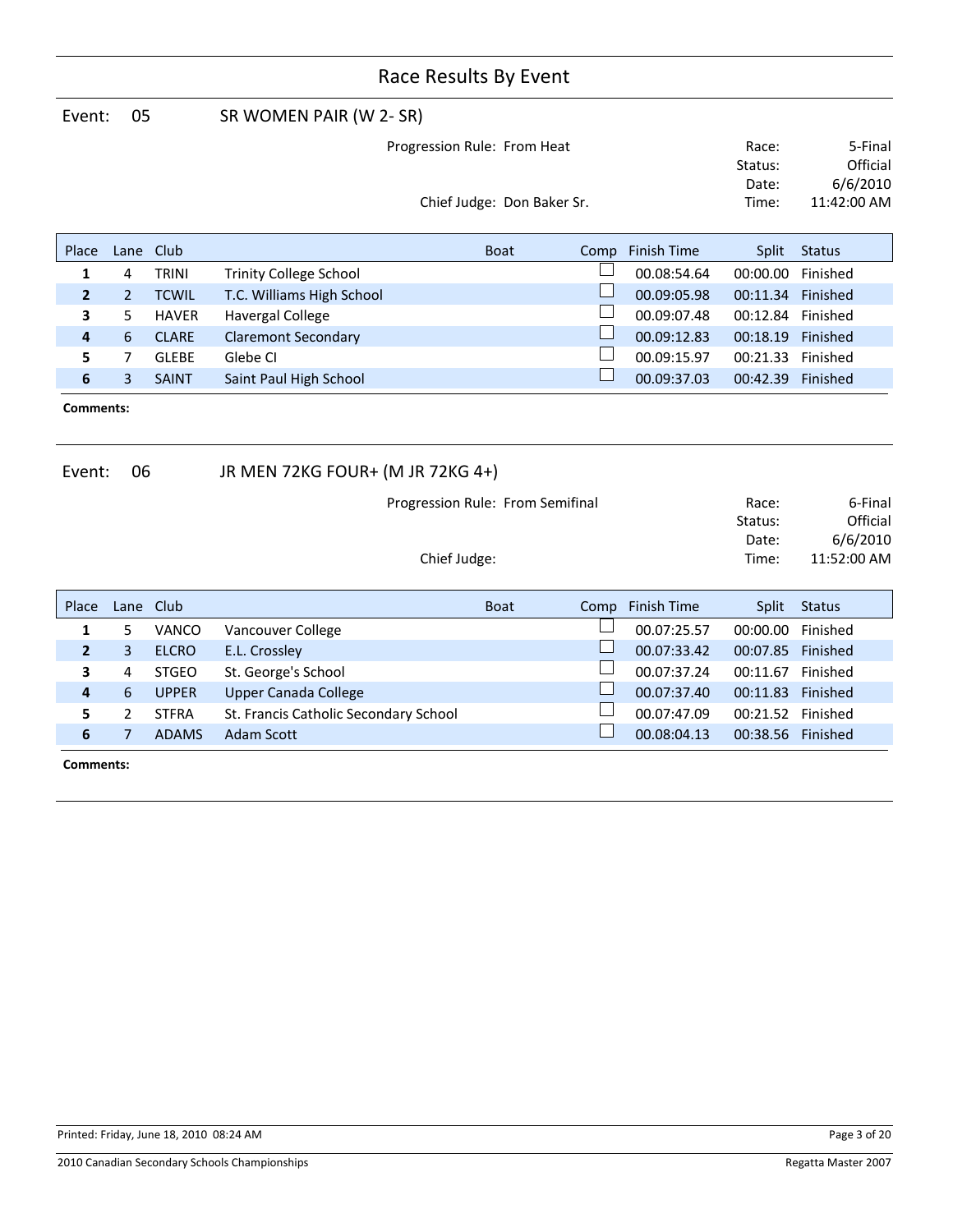|                     | Race Results By Event |              |                                     |                             |      |                    |                   |               |  |  |
|---------------------|-----------------------|--------------|-------------------------------------|-----------------------------|------|--------------------|-------------------|---------------|--|--|
| Event:              | 07                    |              | SR WOMEN 63KG SINGLE (W SR 63KG 1X) |                             |      |                    |                   |               |  |  |
|                     |                       |              |                                     | Progression Rule: From Heat |      |                    | Race:             | 7-Final       |  |  |
|                     |                       |              |                                     |                             |      |                    | Status:           | Official      |  |  |
|                     |                       |              |                                     |                             |      |                    | Date:             | 6/6/2010      |  |  |
|                     |                       |              |                                     | Chief Judge: Don Baker Sr.  |      |                    | Time:             | 12:02:00 PM   |  |  |
| Place               | Lane                  | Club         |                                     | <b>Boat</b>                 | Comp | <b>Finish Time</b> | Split             | <b>Status</b> |  |  |
| 1                   | 5                     | <b>MILLC</b> | Miller                              |                             |      | 00.08:42.12        | 00:00.00          | Finished      |  |  |
| $\overline{2}$      | $\overline{4}$        | <b>DENIS</b> | <b>Denis Morris</b>                 |                             |      | 00.08:45.65        | 00:03.53          | Finished      |  |  |
| 3                   | 6                     | <b>GOVER</b> | Governor Simcoe Secondary School    |                             |      | 00.08:45.71        | 00:03.59          | Finished      |  |  |
| 4                   | $\overline{3}$        | <b>WESTD</b> | <b>Westdale Secondary School</b>    |                             |      | 00.08:55.76        | 00:13.64 Finished |               |  |  |
| 5                   | $\overline{7}$        | <b>PACIF</b> | Pacific Christian School            |                             |      | 00.09:08.73        | 00:26.61          | Finished      |  |  |
| 6                   | $\overline{2}$        | <b>CROFT</b> | <b>Crofton House School</b>         |                             |      | 00.09:12.06        | 00:29.94 Finished |               |  |  |
| Comments:<br>Event: | 08                    |              | JR MEN EIGHT (M 8 JR)               |                             |      |                    |                   |               |  |  |
|                     |                       |              |                                     | Progression Rule: From Heat |      |                    | Race:             | 8-Final       |  |  |
|                     |                       |              |                                     |                             |      |                    | Status:           | Official      |  |  |
|                     |                       |              |                                     |                             |      |                    | Date:             | 6/6/2010      |  |  |
|                     |                       |              |                                     | Chief Judge: Don Baker Sr.  |      |                    | Time:             | 12:12:00 PM   |  |  |
| Place               | Lane                  | Club         |                                     | <b>Boat</b>                 | Comp | <b>Finish Time</b> | Split             | <b>Status</b> |  |  |
| $\mathbf{1}$        | 6                     | <b>GRIMS</b> | <b>Grimsby Secondary School</b>     |                             |      | 00.06:40.90        | 00:00.00          | Finished      |  |  |
| $\overline{2}$      | 5                     | <b>CANIS</b> | Canisius High School                |                             |      | 00.06:41.16        | 00:00.26 Finished |               |  |  |
| 3                   | 4                     | SIRWI        | Sir Winston Churchill               |                             |      | 00.06:43.42        | 00:02.52 Finished |               |  |  |
| 4                   | 3                     | <b>AAPIO</b> | Ann Arbor Pioneer High School       |                             |      | 00.06:45.94        | 00:05.04          | Finished      |  |  |
| 5                   | $\overline{2}$        | <b>UPPER</b> | <b>Upper Canada College</b>         |                             |      | 00.06:51.25        | 00:10.35          | Finished      |  |  |
| 6                   | $\overline{7}$        | <b>BRENT</b> | <b>Brentwood College School</b>     |                             |      | 00.06:54.47        | 00:13.57 Finished |               |  |  |
| Comments:           |                       |              |                                     |                             |      |                    |                   |               |  |  |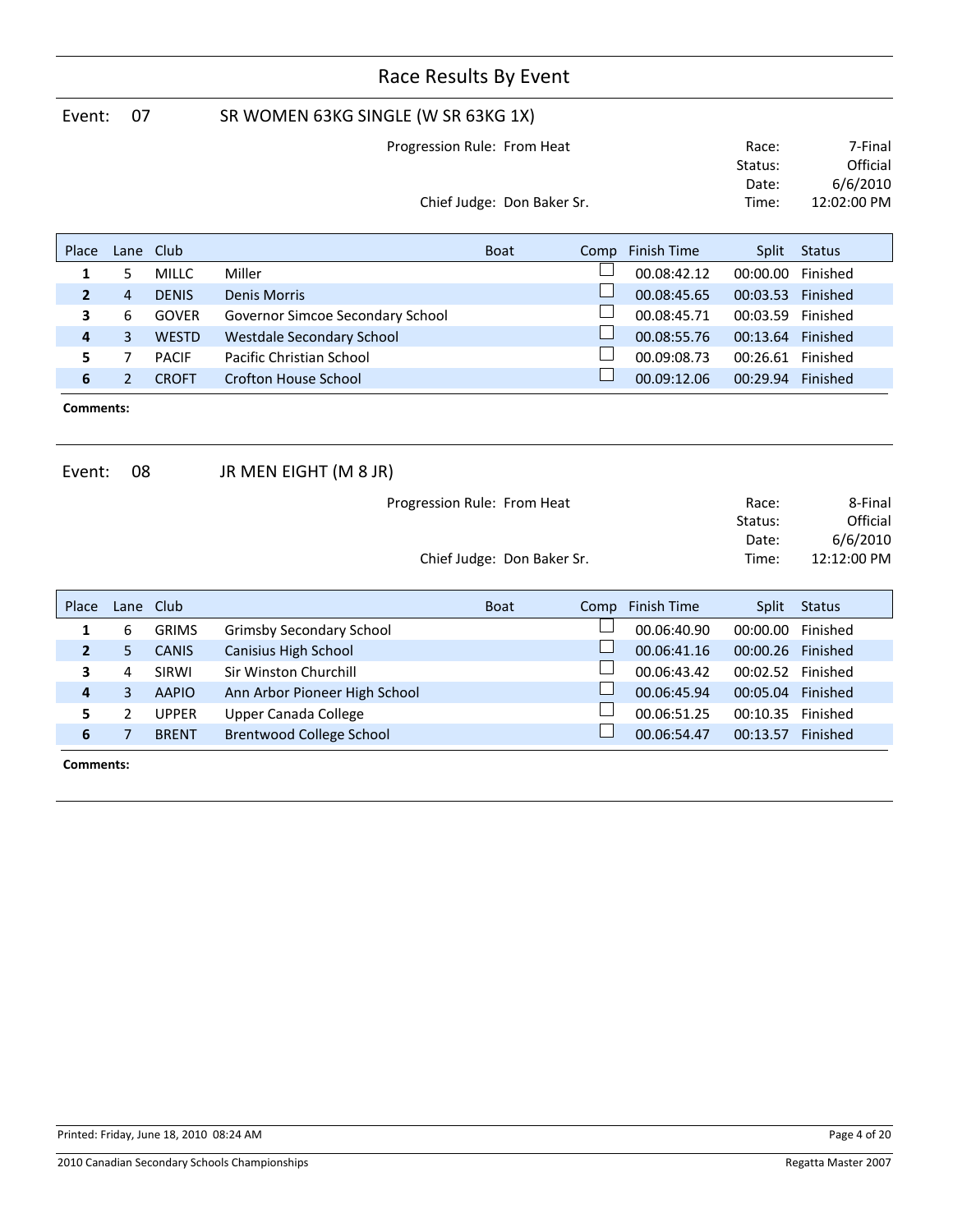| Event:         | 09                               |              | JR WOMEN EIGHT (W 8 JR)       |                            |      |             |                   |               |
|----------------|----------------------------------|--------------|-------------------------------|----------------------------|------|-------------|-------------------|---------------|
|                | Progression Rule: From Semifinal |              |                               |                            |      |             | Race:             | 9-Final       |
|                |                                  |              |                               |                            |      |             | Status:           | Official      |
|                |                                  |              |                               |                            |      |             | Date:             | 6/6/2010      |
|                |                                  |              |                               | Chief Judge: Don Baker Sr. |      |             | Time:             | 12:24:00 PM   |
|                |                                  |              |                               |                            |      |             |                   |               |
| Place          | Lane                             | Club         |                               | <b>Boat</b>                | Comp | Finish Time | Split             | <b>Status</b> |
| 1              | 4                                | <b>SHENE</b> | Shenendehowa High School      |                            |      | 00.07:29.02 | 00:00.00          | Finished      |
| $\overline{2}$ | 5.                               | <b>ANNAR</b> | Ann Arbor Huron High School   |                            |      | 00.07:29.81 | 00:00.79          | Finished      |
| 3              | 3                                | <b>NOTRE</b> | Notre Dame College School     |                            |      | 00.07:37.83 | 00:08.81          | Finished      |
| $\overline{4}$ | $\overline{7}$                   | <b>SARAT</b> | Saratoga Springs HS           |                            |      | 00.07:38.66 | 00:09.64 Finished |               |
| 5.             | 6                                | <b>SHAWN</b> | Shawnigan Lake School         |                            |      | 00.07:44.28 | 00:15.26          | Finished      |
| 6              | $\overline{2}$                   | <b>AAPIO</b> | Ann Arbor Pioneer High School |                            |      | 00.07:58.12 | 00:29.10          | Finished      |
| Comments:      |                                  |              |                               |                            |      |             |                   |               |

| Event:         | 10             |              | JR MEN SINGLE (M 1X JR)           |                             |      |                    |              |               |
|----------------|----------------|--------------|-----------------------------------|-----------------------------|------|--------------------|--------------|---------------|
|                |                |              |                                   | Progression Rule: From Heat |      |                    | Race:        | 10-Final      |
|                |                |              |                                   |                             |      |                    | Status:      | Official      |
|                |                |              |                                   |                             |      |                    | Date:        | 6/6/2010      |
|                |                |              |                                   | Chief Judge: Don Baker Sr.  |      |                    | Time:        | 12:36:00 PM   |
|                |                |              |                                   |                             |      |                    |              |               |
| Place          | Lane           | Club         |                                   | <b>Boat</b>                 | Comp | <b>Finish Time</b> | <b>Split</b> | <b>Status</b> |
| 1              | 5              | <b>BRENT</b> | Brentwood College School          |                             |      | 00.07:49.33        | 00:00.00     | Finished      |
| $\overline{2}$ | $\overline{4}$ | <b>STAND</b> | St. Andrew's Regional High School |                             |      | 00.07:59.33        | 00:10.00     | Finished      |
| 3              | 6              | GLEBE        | Glebe CI                          |                             |      | 00.08:05.00        | 00:15.67     | Finished      |
| $\overline{4}$ | 3              | <b>VANCO</b> | Vancouver College                 |                             |      | 00.08:13.84        | 00:24.51     | Finished      |
| 5              | 2              | <b>ELCRO</b> | E.L. Crossley                     |                             |      | 00.08:17.05        | 00:27.72     | Finished      |
| 6              | 7              | <b>SIMCO</b> | Simcoe Composite School           |                             |      | 00.08:17.13        | 00:27.80     | Finished      |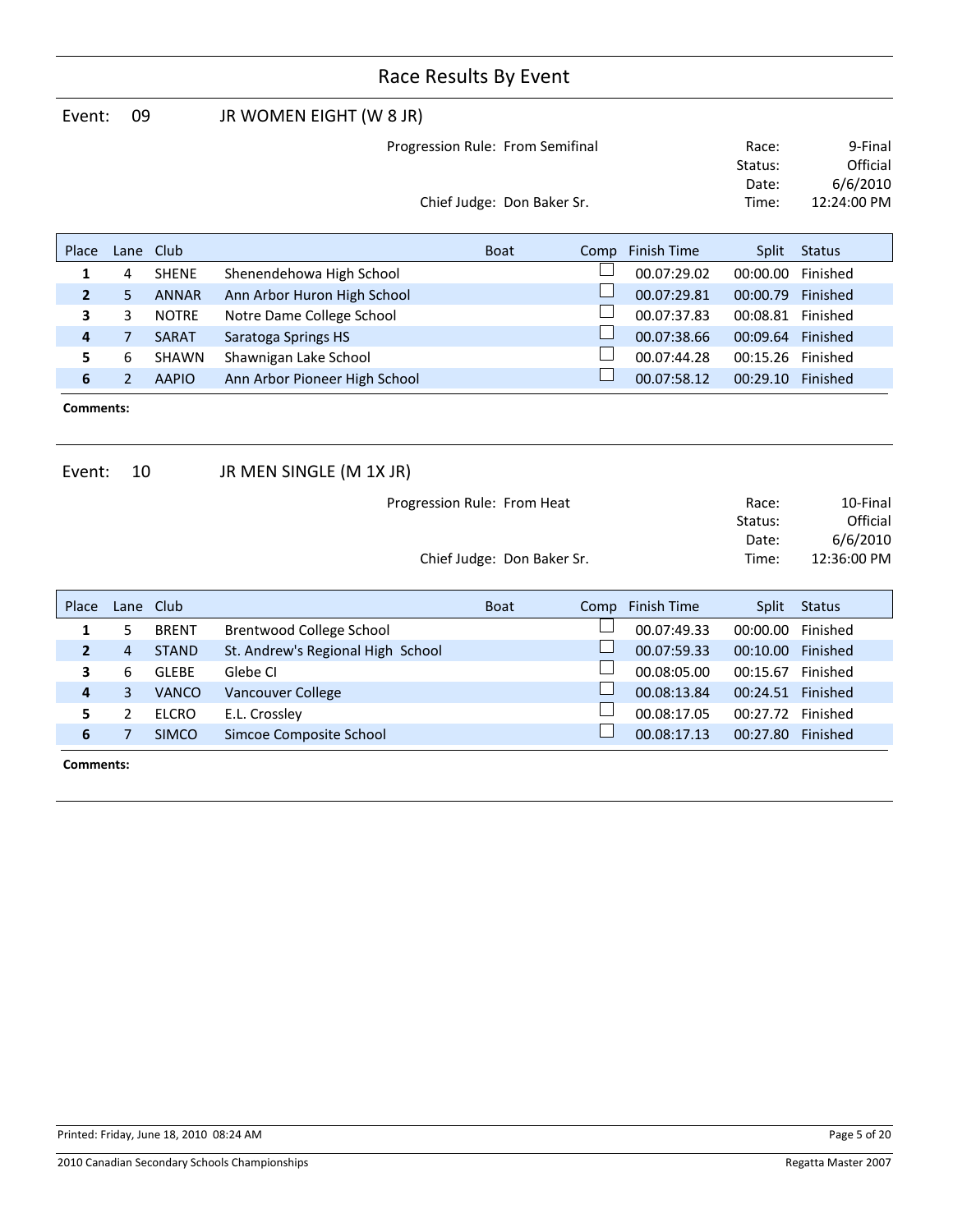|                     | Race Results By Event |              |                                       |                                                                |      |                    |                                    |                                                 |  |  |
|---------------------|-----------------------|--------------|---------------------------------------|----------------------------------------------------------------|------|--------------------|------------------------------------|-------------------------------------------------|--|--|
| Event:              | 11                    |              | SR WOMEN 63KG EIGHT (W SR 63KG 8)     |                                                                |      |                    |                                    |                                                 |  |  |
|                     |                       |              |                                       | Progression Rule: Final Only                                   |      |                    | Race:                              | 11-Final                                        |  |  |
|                     |                       |              |                                       |                                                                |      |                    | Status:                            | Official                                        |  |  |
|                     |                       |              |                                       |                                                                |      |                    | Date:                              | 6/6/2010                                        |  |  |
|                     |                       |              |                                       | Chief Judge: Don Baker Sr.                                     |      |                    | Time:                              | 12:46:00 PM                                     |  |  |
| Place               | Lane                  | Club         |                                       | <b>Boat</b>                                                    | Comp | <b>Finish Time</b> | Split                              | <b>Status</b>                                   |  |  |
| 1                   | $\overline{2}$        | <b>ELCRO</b> | E.L. Crossley                         |                                                                |      | 00.07:33.16        | 00:00.00                           | Finished                                        |  |  |
| $\overline{2}$      | 7                     | <b>BRANK</b> | <b>Branksome Hall</b>                 |                                                                |      | 00.07:35.86        | 00:02.70                           | Finished                                        |  |  |
| 3                   | 3                     | <b>NARDI</b> | Nardin Academy                        |                                                                |      | 00.07:41.91        | 00:08.75                           | Finished                                        |  |  |
| 4                   | 4                     | <b>MERCY</b> | Mercyhurst Prep School                |                                                                |      | 00.08:02.92        | 00:29.76 Finished                  |                                                 |  |  |
| 5                   | 6                     | <b>GIBRA</b> | Gibraltar Carlson High School         |                                                                |      | 00.08:10.45        | 00:37.29                           | Finished                                        |  |  |
| 6                   | 5                     | <b>FORES</b> | Forest Hills Central High School      |                                                                |      | 00.08:18.61        | 00:45.45 Finished                  |                                                 |  |  |
| Comments:<br>Event: | 12                    |              | SR WOMEN FOUR+ (W 4+ SR)              |                                                                |      |                    |                                    |                                                 |  |  |
|                     |                       |              |                                       | Progression Rule: From Semifinal<br>Chief Judge: Don Baker Sr. |      |                    | Race:<br>Status:<br>Date:<br>Time: | 12-Final<br>Official<br>6/6/2010<br>12:58:00 PM |  |  |
|                     |                       |              |                                       |                                                                |      |                    |                                    |                                                 |  |  |
| Place               | Lane                  | Club         |                                       | <b>Boat</b>                                                    | Comp | <b>Finish Time</b> | Split                              | <b>Status</b>                                   |  |  |
| 1                   | 6                     | <b>BROCK</b> | <b>Brockville Collegiate</b>          |                                                                |      | 00.08:12.84        | 00:00.00                           | Finished                                        |  |  |
| $\mathbf{2}$        | $\overline{2}$        | <b>BLESS</b> | <b>Blessed Trinity</b>                |                                                                |      | 00.08:15.86        | 00:03.02 Finished                  |                                                 |  |  |
| 3                   | 4                     | <b>NOTRE</b> | Notre Dame College School             |                                                                |      | 00.08:16.35        | 00:03.51 Finished                  |                                                 |  |  |
| 4                   | $\overline{7}$        | <b>STFRA</b> | St. Francis Catholic Secondary School |                                                                |      | 00.08:23.56        | 00:10.72 Finished                  |                                                 |  |  |
| 5                   | 3                     | <b>DENIS</b> | <b>Denis Morris</b>                   |                                                                |      | 00.08:24.45        | 00:11.61 Finished                  |                                                 |  |  |
| 6                   | 5                     | <b>AAPIO</b> | Ann Arbor Pioneer High School         |                                                                |      | 00.08:28.77        | 00:15.93 Finished                  |                                                 |  |  |
| Comments:           |                       |              |                                       |                                                                |      |                    |                                    |                                                 |  |  |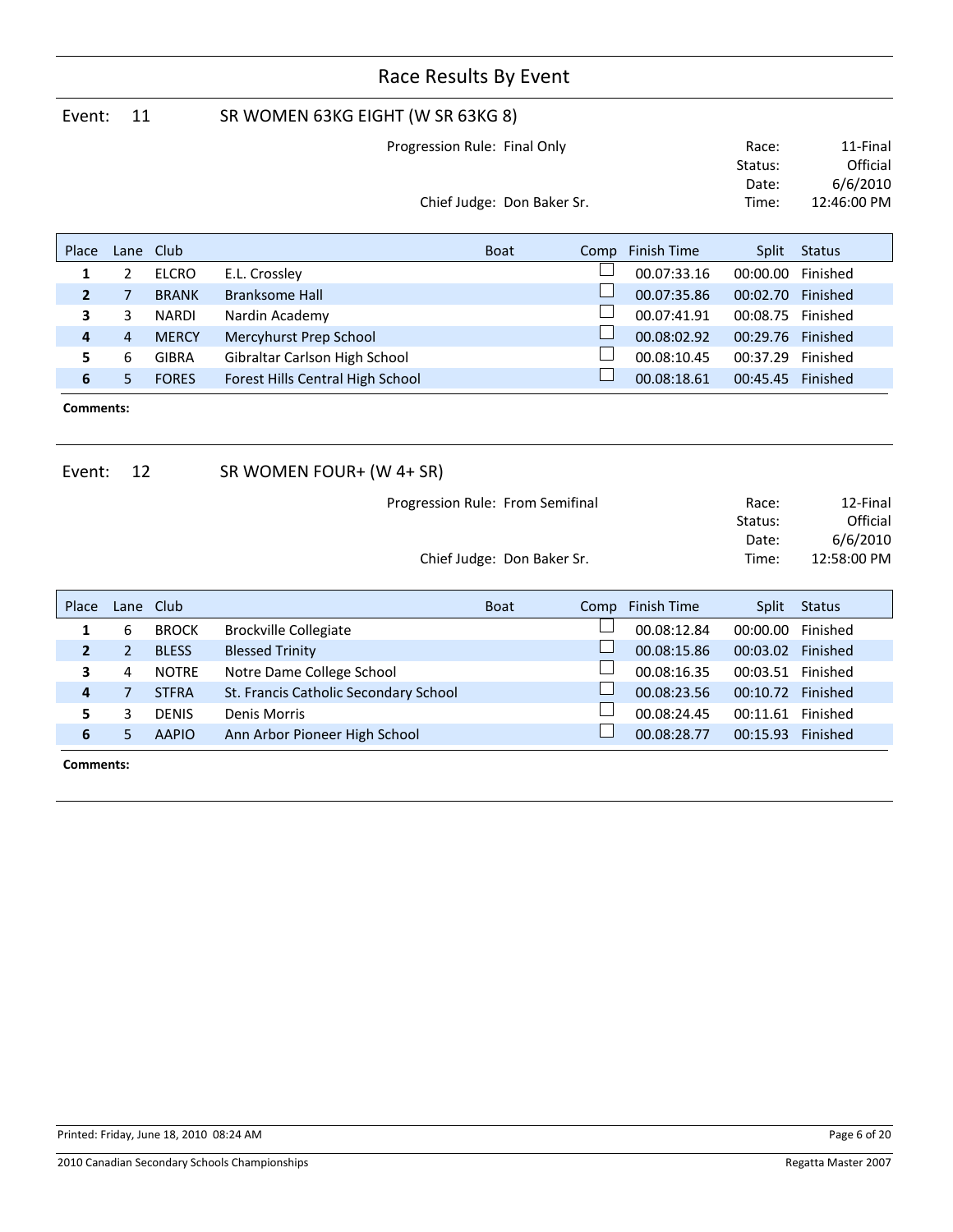| Event:         | 13                               |              | JR WOMEN DOUBLE (W 2X JR)            |             |      |             |          |               |  |
|----------------|----------------------------------|--------------|--------------------------------------|-------------|------|-------------|----------|---------------|--|
|                | Progression Rule: From Semifinal |              |                                      |             |      |             | Race:    | 13-Final      |  |
|                |                                  |              |                                      |             |      |             | Status:  | Official      |  |
|                |                                  |              |                                      |             |      |             |          | 6/6/2010      |  |
|                | Chief Judge: Don Baker Sr.       |              |                                      |             |      |             |          | 1:08:00 PM    |  |
|                |                                  |              |                                      |             |      |             |          |               |  |
| Place          | Lane                             | Club         |                                      | <b>Boat</b> | Comp | Finish Time | Split    | <b>Status</b> |  |
| 1              | 5.                               | <b>CLARE</b> | <b>Claremont Secondary</b>           |             |      | 00.08:24.46 | 00:00.00 | Finished      |  |
| $\overline{2}$ | $\overline{3}$                   | <b>GRIMS</b> | <b>Grimsby Secondary School</b>      |             |      | 00.08:35.94 | 00:11.48 | Finished      |  |
| 3              | 4                                | <b>BROCK</b> | <b>Brockville Collegiate</b>         |             |      | 00.08:42.46 | 00:18.00 | Finished      |  |
| 4              | $\overline{7}$                   | <b>STJOA</b> | St. Joan of Arc Catholic High School |             |      | 00.08:52.13 | 00:27.67 | Finished      |  |
| 5.             | $\mathbf{2}$                     | <b>LONDO</b> | London Central Secondary School      |             |      | 00.08:56.23 | 00:31.77 | Finished      |  |
| 6              | 6                                | <b>HOLYC</b> | <b>Holy Cross</b>                    |             |      | 00.09:01.76 | 00:37.30 | Finished      |  |
|                | Comments:                        |              |                                      |             |      |             |          |               |  |

| Event:         | 14             |              | SR MEN 72KG FOUR+ (M SR 72KG 4+)      |                            |      |             |                  |                        |
|----------------|----------------|--------------|---------------------------------------|----------------------------|------|-------------|------------------|------------------------|
|                |                |              | Progression Rule: From Semifinal      |                            |      |             | Race:<br>Status: | 14-Final<br>Official   |
|                |                |              |                                       | Chief Judge: Don Baker Sr. |      |             | Date:<br>Time:   | 6/6/2010<br>1:18:00 PM |
| Place          | Lane           | Club         |                                       | <b>Boat</b>                | Comp | Finish Time | <b>Split</b>     | <b>Status</b>          |
| 1              | 5              | <b>UPPER</b> | Upper Canada College                  |                            |      | 00.07:09.43 | 00:00.00         | Finished               |
| $\overline{2}$ | 4              | <b>VANCO</b> | Vancouver College                     |                            |      | 00.07:10.27 | 00:00.84         | Finished               |
| 3              | 6              | <b>STFRA</b> | St. Francis Catholic Secondary School |                            |      | 00.07:10.66 | 00:01.23         | Finished               |
| $\overline{4}$ | $\overline{2}$ | <b>GRIMS</b> | <b>Grimsby Secondary School</b>       |                            |      | 00.07:11.62 | 00:02.19         | Finished               |
| 5              | 7              | <b>SHAWN</b> | Shawnigan Lake School                 |                            |      | 00.07:16.57 | 00:07.14         | Finished               |
| 6              | 3              | <b>GOVER</b> | Governor Simcoe Secondary School      |                            |      | 00.07:33.97 | 00:24.54         | Finished               |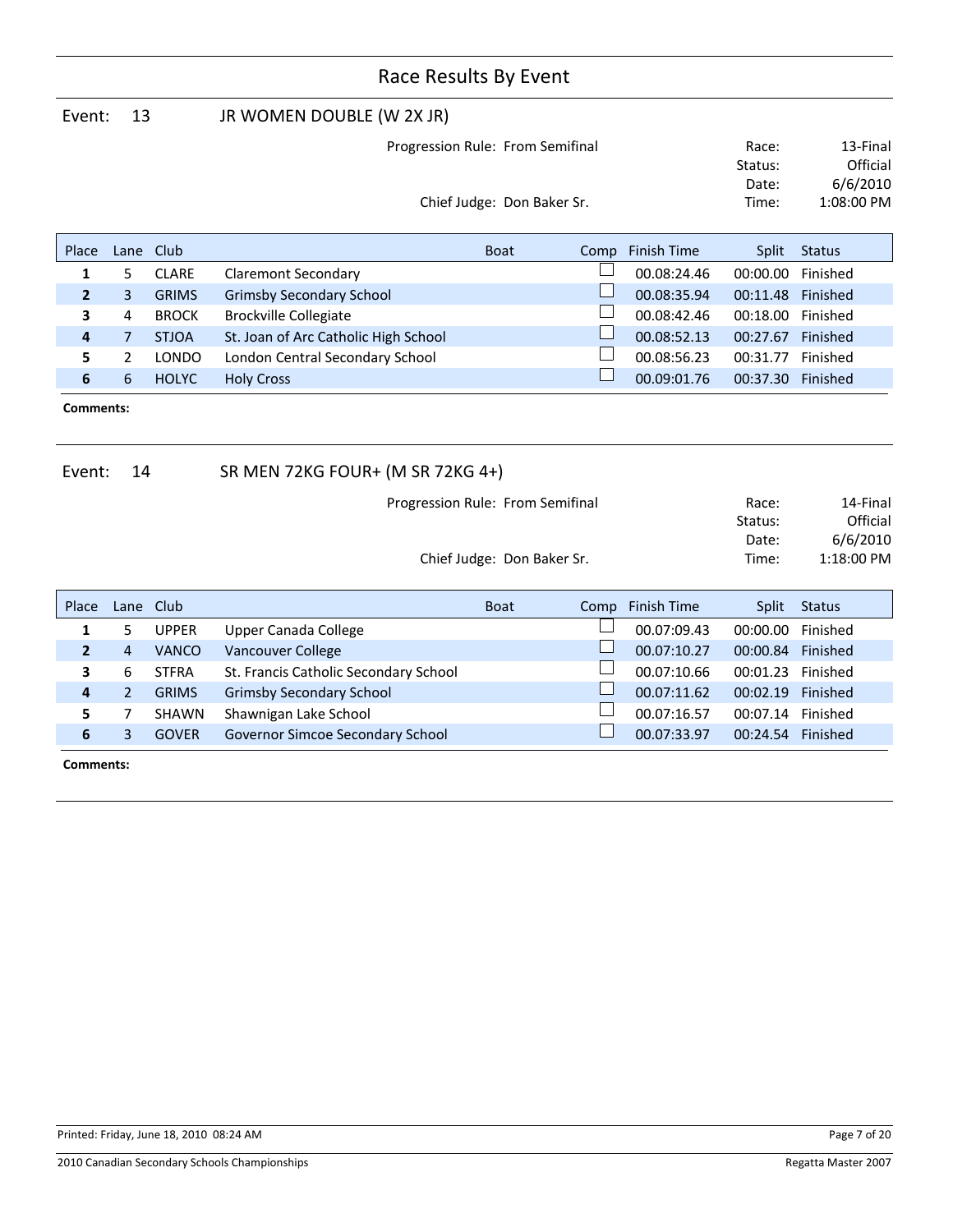| Event:           | 15             |              | SR MEN FOUR $+$ (M 4- SR)          |             |                            |      |                    |                   |               |
|------------------|----------------|--------------|------------------------------------|-------------|----------------------------|------|--------------------|-------------------|---------------|
|                  |                |              | Progression Rule: From Semifinal   |             |                            |      |                    | Race:             | 15-Final      |
|                  |                |              |                                    |             |                            |      |                    | Status:           | Official      |
|                  |                |              |                                    |             |                            |      |                    | Date:             | 6/6/2010      |
|                  |                |              |                                    |             | Chief Judge: Don Baker Sr. |      |                    | Time:             | 1:28:00 PM    |
| Place            | Lane           | Club         |                                    | <b>Boat</b> |                            | Comp | <b>Finish Time</b> | Split             | <b>Status</b> |
| 1                | 4              | <b>BROCK</b> | <b>Brockville Collegiate</b>       |             |                            |      | 00.06:56.18        | 00:00.00          | Finished      |
| $\overline{2}$   | 5              | <b>SHAWN</b> | Shawnigan Lake School              |             |                            |      | 00.06:56.92        | 00:00.74          | Finished      |
| 3                | 3              | <b>BRENT</b> | Brentwood College School           |             |                            |      | 00.07:05.93        | 00:09.75          | Finished      |
| 4                | 6              | <b>EDENH</b> | Eden High School                   |             |                            |      | 00.07:10.16        | 00:13.98          | Finished      |
| 5                | 7              | <b>STGEO</b> | St. George's School                |             |                            |      | 00.07:12.21        | 00:16.03          | Finished      |
| 6                | $\overline{2}$ | <b>STMUS</b> | St. Michaels University School     |             |                            |      | 00.07:19.99        | 00:23.81 Finished |               |
| <b>Comments:</b> |                |              |                                    |             |                            |      |                    |                   |               |
| Event:           | 16             |              | JR WOMEN 63KG FOUR+ (W JR 63KG 4+) |             |                            |      |                    |                   |               |
|                  |                |              | Progression Rule: From Heat        |             |                            |      |                    | Race:             | 16-Final      |
|                  |                |              |                                    |             |                            |      |                    | Status:           | Official      |
|                  |                |              |                                    |             |                            |      |                    | Date:             | 6/6/2010      |
|                  |                |              |                                    |             | Chief Judge: Don Baker Sr. |      |                    | Time:             | 1:38:00 PM    |
|                  |                |              |                                    |             |                            |      |                    |                   |               |

| Place        |   | Lane Club    |                                         | <b>Boat</b> | Comp | Finish Time |          | Split Status |
|--------------|---|--------------|-----------------------------------------|-------------|------|-------------|----------|--------------|
| $\mathbf{1}$ | 5 | EDENH        | Eden High School                        |             |      | 00.08:10.84 | 00:00.00 | Finished     |
|              | 4 | <b>ELCRO</b> | E.L. Crossley                           |             |      | 00.08:18.13 | 00:07.29 | Finished     |
| 3            | 6 | WESTD        | Westdale Secondary School               |             |      | 00.08:28.45 | 00:17.61 | Finished     |
| 4            | 3 | ANNAR        | Ann Arbor Huron High School             |             |      | 00.08:34.05 | 00:23.21 | Finished     |
| 5.           |   | <b>STMAR</b> | St. Mary CSS                            |             |      | 00.08:47.57 | 00:36.73 | Finished     |
| 6            |   | <b>GOVER</b> | <b>Governor Simcoe Secondary School</b> |             |      | 00.08:48.26 | 00:37.42 | Finished     |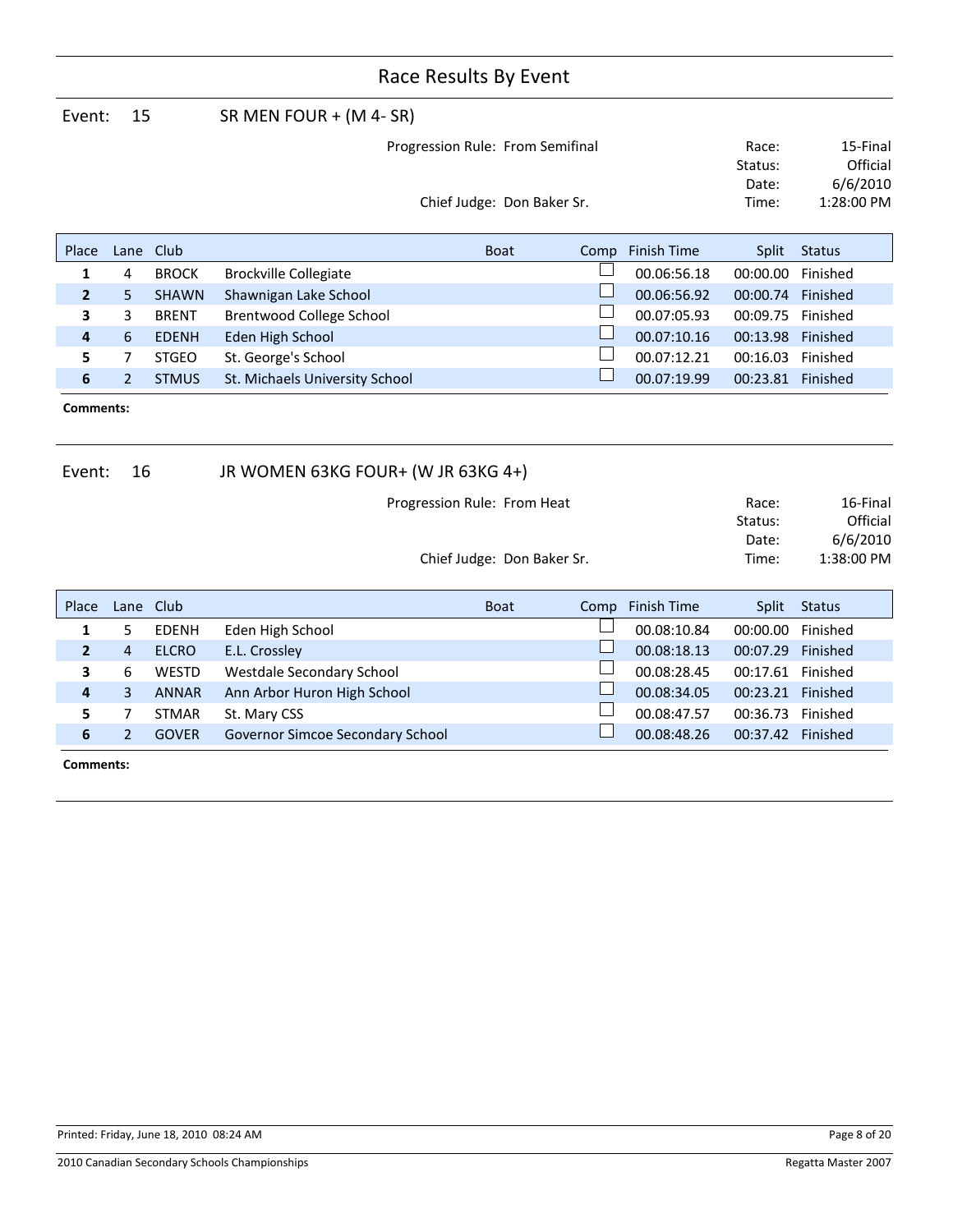|                            | Event:<br>17   |              |                                  | JR MEN 72KG EIGHT (M JR 72KGN8) |      |             |                   |               |  |
|----------------------------|----------------|--------------|----------------------------------|---------------------------------|------|-------------|-------------------|---------------|--|
|                            |                |              |                                  | Progression Rule: From Heat     |      |             | Race:             | 17-Final      |  |
|                            |                |              |                                  |                                 |      | Status:     | Official          |               |  |
|                            |                |              |                                  |                                 |      |             | Date:             | 6/6/2010      |  |
| Chief Judge: Don Baker Sr. |                |              |                                  |                                 |      | Time:       | 1:48:00 PM        |               |  |
|                            |                |              |                                  |                                 |      |             |                   |               |  |
| Place                      |                | Lane Club    |                                  | <b>Boat</b>                     | Comp | Finish Time | Split             | <b>Status</b> |  |
| 1                          | 5              | <b>UPPER</b> | Upper Canada College             |                                 |      | 00.06:38.35 | 00:00.00          | Finished      |  |
| $\overline{2}$             | 4              | <b>VANCO</b> | Vancouver College                |                                 |      | 00.06:40.08 | 00:01.73          | Finished      |  |
| 3                          | 6              | ELCRO        | E.L. Crossley                    |                                 |      | 00.06:44.98 | 00:06.63          | Finished      |  |
| $\overline{\mathbf{4}}$    | $\overline{3}$ | <b>BRENT</b> | Brentwood College School         |                                 |      | 00.06:56.76 | 00:18.41          | Finished      |  |
| 5.                         | 7              | <b>GOVER</b> | Governor Simcoe Secondary School |                                 |      | 00.06:59.79 | 00:21.44          | Finished      |  |
| 6                          | $\overline{2}$ | <b>CANIS</b> | Canisius High School             |                                 |      | 00.07:01.87 | 00:23.52 Finished |               |  |
| <b>Comments:</b>           |                |              |                                  |                                 |      |             |                   |               |  |

Event: 18 JR MEN DOUBLE (M 2X JR) Place Lane Club **Boat Accomplish Time Split Status** Boat Comp Finish Time Split Status Progression Rule: From Heat Chief Judge: Don Baker Sr. Time: 2:00:00 PM Date: 6/6/2010 Race: 18-Final Status: Official **1** 5 ELCRO E.L. Crossley **1** 00.07:23.18 00:00.00 Finished **2** 6 DENIS Denis Morris **Denis All and School** Co.07:25.07 00:01.89 Finished **2** 00.07:25.07 00:01.89 Finished **3** 3 STAND St. Andrew's Regional High School **19 10 100.07:32.78 00:09.60** Finished<br> **4** 4 SIMCO Simcoe Composite School **19 10:00:07:41 59 10:18:41** Finished **4** 4 SIMCO Simcoe Composite School **1996 100.07:41.59 00:18.41** Finished<br> **5** 2 STGEO St George's School **1996 10:07:50:23** 00:27:55 Finished **5** 2 STGEO St. George's School 00.07:50.73 00:27.55 Finished

**6** 7 EIDLA Ecole Internationale de Laval **DEE 100.08:02.10** 00:38.92 Finished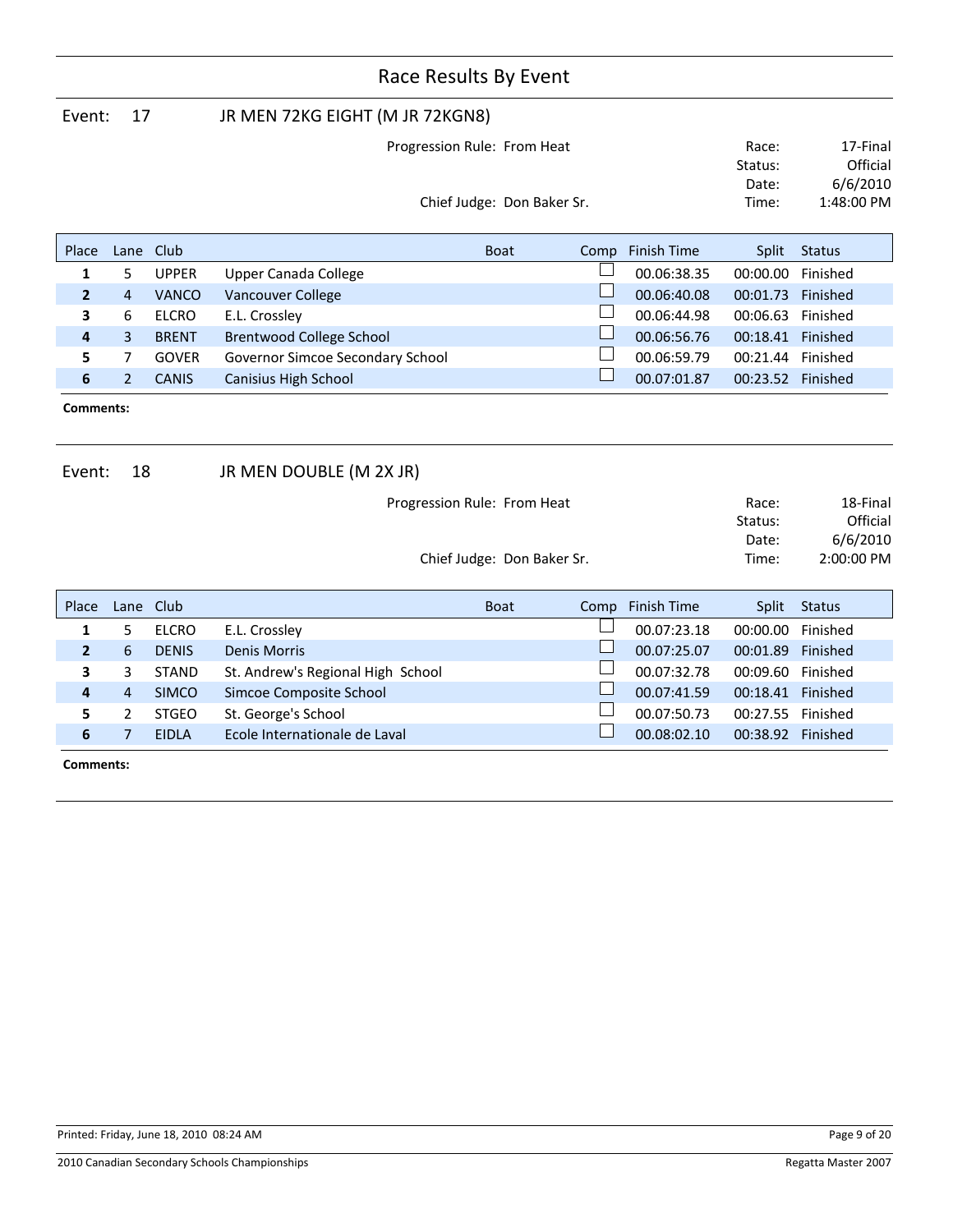|                     | Race Results By Event |              |                                   |                                                                |  |      |                    |                                    |                                                |
|---------------------|-----------------------|--------------|-----------------------------------|----------------------------------------------------------------|--|------|--------------------|------------------------------------|------------------------------------------------|
| Event:              | 19                    |              | SR WOMEN 63KG PAIR (W SR 63KG 2-) |                                                                |  |      |                    |                                    |                                                |
|                     |                       |              |                                   | Progression Rule: From Heat                                    |  |      |                    | Race:<br>Status:<br>Date:          | 19-Final<br>Official<br>6/6/2010               |
|                     |                       |              |                                   | Chief Judge: Danette Baker                                     |  |      |                    | Time:                              | 2:10:00 PM                                     |
| Place               | Lane                  | Club         |                                   | <b>Boat</b>                                                    |  | Comp | <b>Finish Time</b> | Split                              | <b>Status</b>                                  |
| 1                   | 3                     | <b>BRENT</b> | Brentwood College School          |                                                                |  |      | 00.08:10.30        | 00:00.00                           | Finished                                       |
| $\overline{2}$      | 6                     | <b>MONTP</b> | CollŠge · douard-Montpetit        |                                                                |  |      | 00.08:15.47        | 00:05.17 Finished                  |                                                |
| 3                   | 5                     | <b>EDENH</b> | Eden High School                  |                                                                |  |      | 00.08:15.74        | 00:05.44                           | Finished                                       |
| 4                   | $\overline{4}$        | <b>GOVER</b> | Governor Simcoe Secondary School  |                                                                |  |      | 00.08:26.19        | 00:15.89                           | Finished                                       |
| 5                   | 7                     | <b>HAVER</b> | <b>Havergal College</b>           |                                                                |  |      | 00.08:30.13        | 00:19.83                           | Finished                                       |
| 6                   | $\overline{2}$        | <b>BRANK</b> | <b>Branksome Hall</b>             |                                                                |  |      | 00.08:49.03        | 00:38.73                           | Finished                                       |
| Comments:<br>Event: | 20                    |              | SR MEN PAIR (M 2- SR)             |                                                                |  |      |                    |                                    |                                                |
|                     |                       |              |                                   | Progression Rule: From Semifinal<br>Chief Judge: Danette Baker |  |      |                    | Race:<br>Status:<br>Date:<br>Time: | 20-Final<br>Official<br>6/6/2010<br>2:20:00 PM |
|                     |                       |              |                                   |                                                                |  |      |                    |                                    |                                                |
| Place               | Lane                  | Club         |                                   | <b>Boat</b>                                                    |  | Comp | <b>Finish Time</b> | Split                              | <b>Status</b>                                  |
| 1                   | 5                     | <b>STGEO</b> | St. George's School               |                                                                |  |      | 00.07:14.06        | 00:00.00                           | Finished                                       |
| $\overline{2}$      | $\overline{4}$        | <b>DOVER</b> | Dover Bay Secondary               |                                                                |  |      | 00.07:19.32        | 00:05.26 Finished                  |                                                |
| 3                   | $\overline{2}$        | VANCO        | Vancouver College                 |                                                                |  |      | 00.07:22.08        | 00:08.02 Finished                  |                                                |
| 4                   | $\overline{7}$        | <b>BLESS</b> | <b>Blessed Trinity</b>            |                                                                |  |      | 00.07:25.17        | 00:11.11 Finished                  |                                                |
| 5                   | 6                     | <b>EDENH</b> | Eden High School                  |                                                                |  |      | 00.07:27.81        | 00:13.75                           | Finished                                       |
| 6                   | 3                     | <b>UPPER</b> | <b>Upper Canada College</b>       |                                                                |  |      | 00.07:35.58        | 00:21.52 Finished                  |                                                |
|                     | Comments:             |              |                                   |                                                                |  |      |                    |                                    |                                                |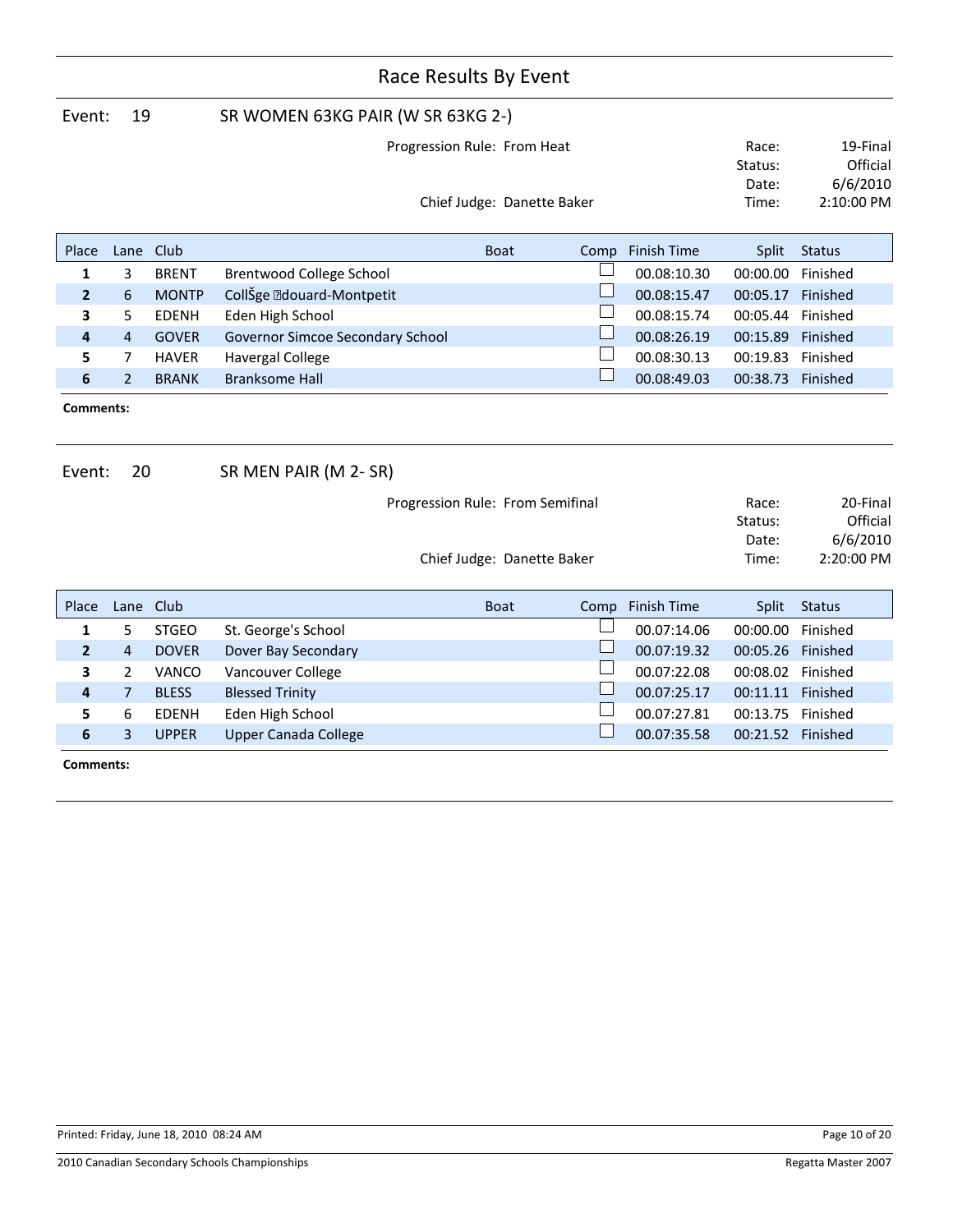|                     | Race Results By Event |              |                                   |                             |                                       |                    |                   |               |  |  |
|---------------------|-----------------------|--------------|-----------------------------------|-----------------------------|---------------------------------------|--------------------|-------------------|---------------|--|--|
| Event:              | 21                    |              | SR MEN 66KG FOUR+ (M SR 66KG 4+)  |                             |                                       |                    |                   |               |  |  |
|                     |                       |              |                                   | Progression Rule: From Heat |                                       |                    |                   |               |  |  |
|                     |                       |              |                                   |                             |                                       |                    | Status:           | Official      |  |  |
|                     |                       |              |                                   |                             |                                       |                    | Date:             | 6/6/2010      |  |  |
|                     |                       |              |                                   | Chief Judge: Danette Baker  |                                       |                    | Time:             | 2:30:00 PM    |  |  |
| Place               | Lane                  | Club         |                                   | <b>Boat</b>                 | Comp                                  | <b>Finish Time</b> | Split             | <b>Status</b> |  |  |
| 1                   | 5                     | <b>ELCRO</b> | E.L. Crossley                     |                             | $\mathbb{R}^n$                        | 00.07:01.56        | 00:00.00          | Finished      |  |  |
| $\mathbf{2}$        | 7                     | <b>GOVER</b> | Governor Simcoe Secondary School  |                             | $\mathbb{R}^n$                        | 00.07:02.01        | 00:00.45 Finished |               |  |  |
| 3                   | 4                     | CANIS        | Canisius High School              |                             | $\overline{\phantom{a}}$              | 00.07:07.23        | 00:05.67 Finished |               |  |  |
| 4                   | 3                     | <b>LONDO</b> | London Central Secondary School   |                             | $\Box$                                | 00.07:07.85        | 00:06.29          | Finished      |  |  |
| 5                   | 2                     | <b>STMAR</b> | St. Mary CSS                      |                             | $\mathcal{L}_{\mathcal{A}}$<br>$\Box$ | 00.07:15.22        | 00:13.66          | Finished      |  |  |
| 6                   | 6                     | <b>STJOS</b> | 00:13.79 Finished                 |                             |                                       |                    |                   |               |  |  |
| Comments:<br>Event: | 22                    |              | SR MEN 72KG SINGLE (M SR 72KG 1X) |                             |                                       |                    |                   |               |  |  |
|                     |                       |              | Progression Rule: From Semifinal  |                             |                                       |                    | Race:             | 22-Final      |  |  |
|                     |                       |              |                                   |                             |                                       |                    | Status:           | Official      |  |  |
|                     |                       |              |                                   |                             |                                       |                    | Date:             | 6/6/2010      |  |  |
|                     |                       |              |                                   | Chief Judge: Danette Baker  |                                       |                    | Time:             | 2:40:00 PM    |  |  |
| Place               | Lane                  | Club         |                                   | <b>Boat</b>                 | Comp                                  | <b>Finish Time</b> | Split             | <b>Status</b> |  |  |
| 1                   | 4                     | PRIWA        | Prince of Wales Collegiate (PWC)  |                             |                                       | 00.07:37.87        | 00:00.00          | Finished      |  |  |
| $\overline{2}$      | 6                     | <b>COLON</b> | Colonel By Secondary School       |                             |                                       | 00.07:42.51        | 00:04.64 Finished |               |  |  |
| 3                   | 2                     | <b>NOTRE</b> | Notre Dame College School         |                             | $\Box$                                | 00.07:43.94        | 00:06.07 Finished |               |  |  |
| 4                   | $\overline{7}$        | <b>BLESS</b> | <b>Blessed Trinity</b>            |                             | $\sqcup$                              | 00.07:44.08        | 00:06.21 Finished |               |  |  |
| 5                   | 5                     | <b>DAWSO</b> | Dawson College                    |                             | $\mathcal{L}$                         | 00.07:44.26        | 00:06.39          | Finished      |  |  |
| 6                   | 3                     | <b>SIRWI</b> | Sir Winston Churchill             |                             | $\Box$                                | 00.07:45.26        | 00:07.39 Finished |               |  |  |
|                     | Comments:             |              |                                   |                             |                                       |                    |                   |               |  |  |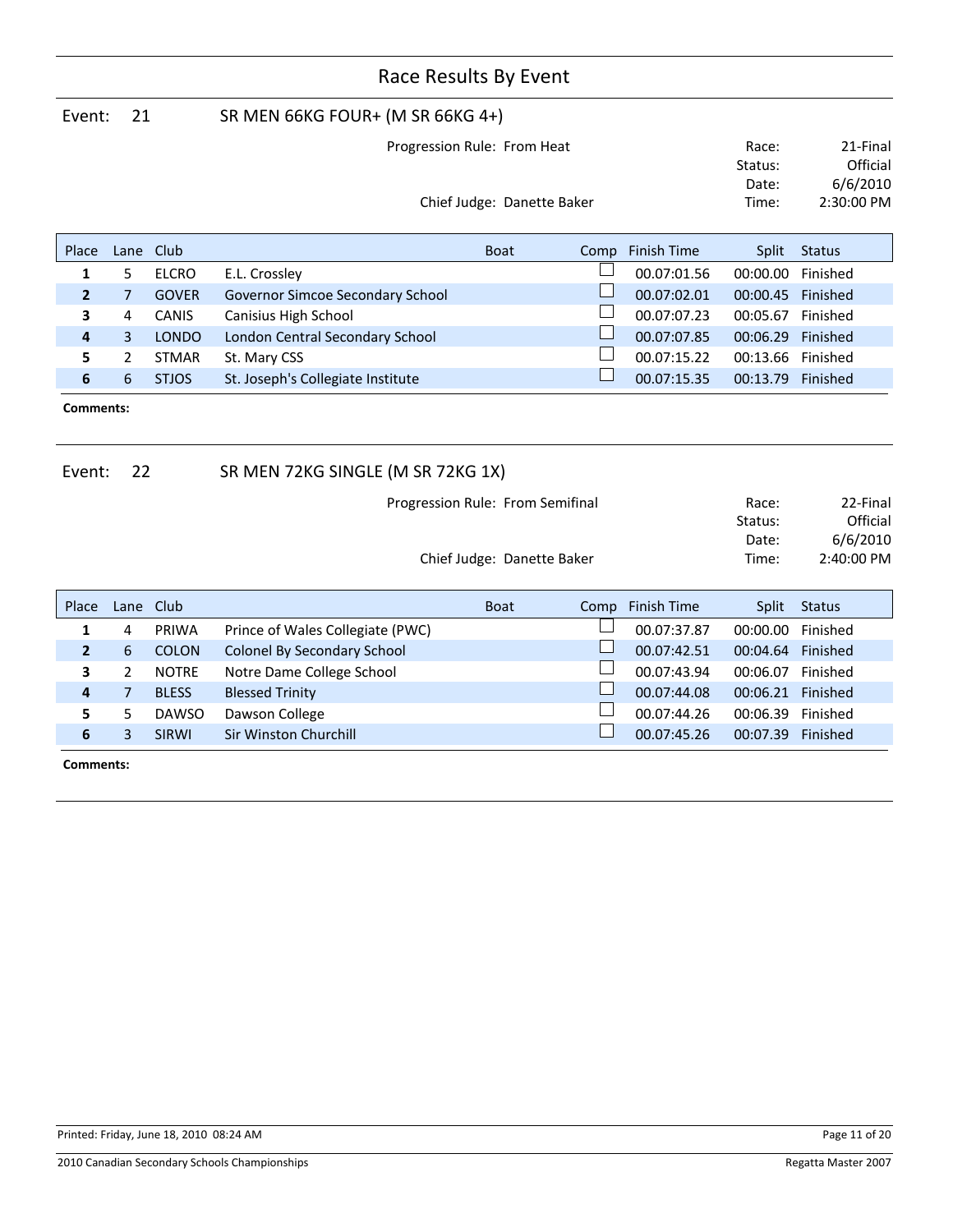|                     | Race Results By Event |              |                                       |                                                                |              |                    |                                    |                                                |
|---------------------|-----------------------|--------------|---------------------------------------|----------------------------------------------------------------|--------------|--------------------|------------------------------------|------------------------------------------------|
| Event:              | 23                    |              | JR WOMEN 59KG EIGHT (W JR 59KG 8)     |                                                                |              |                    |                                    |                                                |
|                     |                       |              |                                       | Progression Rule: From Heat                                    |              |                    | Race:                              | 23-Final                                       |
|                     |                       |              |                                       |                                                                |              |                    | Status:                            | Official                                       |
|                     |                       |              |                                       |                                                                |              |                    | Date:                              | 6/6/2010                                       |
|                     |                       |              |                                       | Chief Judge: Danette Baker                                     |              |                    | Time:                              | 2:50:00 PM                                     |
| Place               | Lane                  | Club         |                                       | <b>Boat</b>                                                    | Comp         | <b>Finish Time</b> | <b>Split</b>                       | <b>Status</b>                                  |
| 1                   | 6                     | SARAT        | Saratoga Springs HS                   |                                                                |              | 00.07:32.63        | 00:00.00                           | Finished                                       |
| $\overline{2}$      | 5                     | <b>WESTD</b> | <b>Westdale Secondary School</b>      |                                                                |              | 00.07:32.80        | 00:00.17                           | Finished                                       |
| 3                   | 4                     | <b>WESTP</b> | West park S.S.                        |                                                                | $\mathsf{L}$ | 00.07:44.64        | 00:12.01                           | Finished                                       |
| 4                   | 3                     | <b>BRANK</b> | <b>Branksome Hall</b>                 |                                                                | $\Box$       | 00.07:52.81        | 00:20.18                           | Finished                                       |
| 5                   | 7                     | SIRWI        | Sir Winston Churchill                 |                                                                |              | 00.07:56.97        | 00:24.34                           | Finished                                       |
| 6                   | $\overline{2}$        | <b>STFRA</b> | St. Francis Catholic Secondary School |                                                                |              | 00.07:59.84        | 00:27.21                           | Finished                                       |
| Comments:<br>Event: | 24                    |              | SR MEN QUAD (M 4X SR)                 |                                                                |              |                    |                                    |                                                |
|                     |                       |              |                                       | Progression Rule: From Semifinal<br>Chief Judge: Danette Baker |              |                    | Race:<br>Status:<br>Date:<br>Time: | 24-Final<br>Official<br>6/6/2010<br>3:02:00 PM |
| Place               | Lane                  | Club         |                                       | <b>Boat</b>                                                    | Comp         | <b>Finish Time</b> | Split                              | <b>Status</b>                                  |
| $\mathbf{1}$        | 5                     | <b>ELCRO</b> | E.L. Crossley                         |                                                                |              | 00.06:32.12        | 00:00.00                           | Finished                                       |
| $\overline{2}$      | 6                     | <b>STFRA</b> | St. Francis Catholic Secondary School |                                                                |              | 00.06:35.60        | 00:03.48                           | Finished                                       |
| 3                   | 4                     | <b>MONTP</b> | CollŠge • douard-Montpetit            |                                                                |              | 00.06:37.27        | 00:05.15                           | Finished                                       |
| 4                   | 3                     | <b>MALVE</b> | <b>Malvern Preparatory School</b>     |                                                                |              | 00.06:40.26        | 00:08.14                           | Finished                                       |
| 5                   | 2                     | <b>STAND</b> | St. Andrew's Regional High School     |                                                                |              | 00.06:51.45        | 00:19.33                           | Finished                                       |
| 6                   | $\overline{7}$        | <b>STMUS</b> | St. Michaels University School        |                                                                |              | 00.07:01.65        | 00:29.53                           | Finished                                       |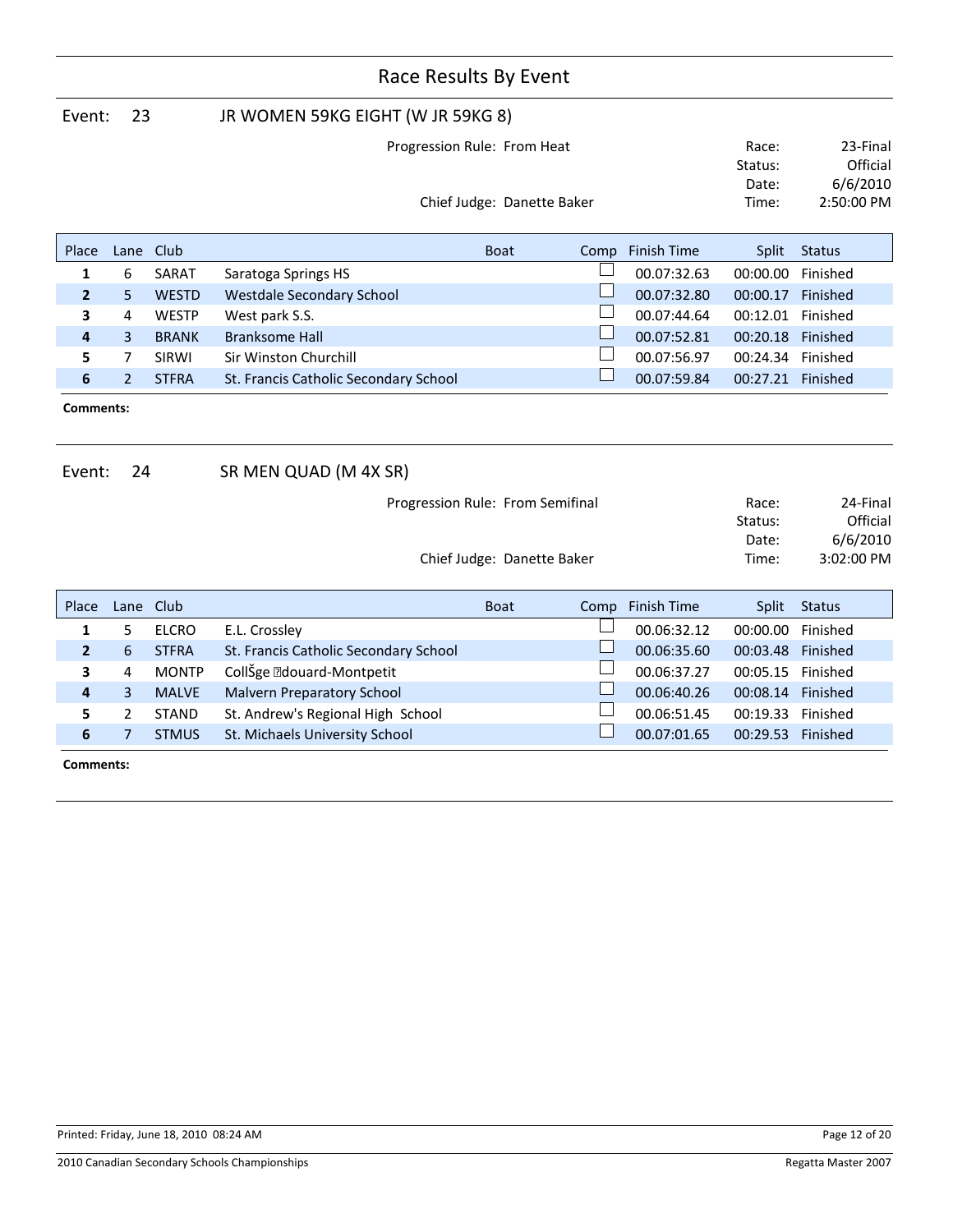| Event:       | 25             |              | JR WOMEN FOUR+ (W 4+ JR)                     |             |                            |                    |                   |                   |
|--------------|----------------|--------------|----------------------------------------------|-------------|----------------------------|--------------------|-------------------|-------------------|
|              |                |              | Progression Rule: From Semifinal             |             |                            |                    | Race:             | 25-Final          |
|              |                |              |                                              |             |                            |                    | Status:           | Official          |
|              |                |              |                                              |             |                            |                    | Date:             | 6/6/2010          |
|              |                |              |                                              |             | Chief Judge: Danette Baker |                    | Time:             | 3:12:00 PM        |
|              |                |              |                                              |             |                            |                    |                   |                   |
| Place        | Lane           | Club         |                                              | <b>Boat</b> | Comp                       | <b>Finish Time</b> | Split             | <b>Status</b>     |
| 1            | 4              | <b>STMUS</b> | St. Michaels University School               |             |                            | 00.07:47.85        | 00:00.00          | Finished          |
| $\mathbf{2}$ | 6              | <b>STPSS</b> | St. Peter's Secondary School                 |             |                            | 00.07:55.34        | 00:07.49          | Finished          |
| 3            | 5              | <b>GOVER</b> | Governor Simcoe Secondary School             |             |                            | 00.07:56.47        | 00:08.62 Finished |                   |
| 4            | $\overline{7}$ | <b>TCWIL</b> | T.C. Williams High School                    |             |                            | 00.07:58.37        | 00:10.52          | Finished          |
| 5            | 3              | <b>AAPIO</b> | 00.08:02.06<br>Ann Arbor Pioneer High School |             |                            |                    |                   | 00:14.21 Finished |
| 6            | $\overline{2}$ | <b>BRANK</b> | <b>Branksome Hall</b>                        |             |                            | 00.08:16.29        | 00:28.44 Finished |                   |
| Comments:    |                |              |                                              |             |                            |                    |                   |                   |
| Event:       | 26             |              | SR WOMEN DOUBLE (W 2X SR)                    |             |                            |                    |                   |                   |
|              |                |              | Progression Rule: From Semifinal             |             |                            |                    | Race:             | 26-Final          |
|              |                |              |                                              |             |                            |                    | Status:           | Official          |
|              |                |              |                                              |             |                            |                    | Date:             | 6/6/2010          |
|              |                |              |                                              |             | Chief Judge: Danette Baker |                    | Time:             | 3:22:00 PM        |
| Place        | Lane Club      |              |                                              | <b>Boat</b> | Comp                       | <b>Finish Time</b> | Split             | <b>Status</b>     |
| 1            | 7              | <b>SHAWN</b> | Shawnigan Lake School                        |             |                            | 00.07:50.74        | 00:00.00          | Finished          |
| $\mathbf{2}$ | 3              | <b>DAWSO</b> | Dawson College                               |             |                            | 00.07:51.10        | 00:00.36          | Finished          |
| 3            | 2              | SARAT        | Saratoga Springs HS                          |             |                            | 00.07:51.90        | 00:01.16          | Finished          |
| 4            | 5              | <b>STMUS</b> | St. Michaels University School               |             |                            | 00.07:53.06        | 00:02.32 Finished |                   |

**5** 6 MONTP CollŠge • douard-Montpetit 1 00.07:56.55 00:05.81 Finished<br> **6** 4 ELCRO E.L. Crossley 1 00.07:59.82 00:09.08 Finished **6** 4 ELCRO E.L. Crossley **12 COLO 2008 Finished** 00.07:59.82 00:09.08 Finished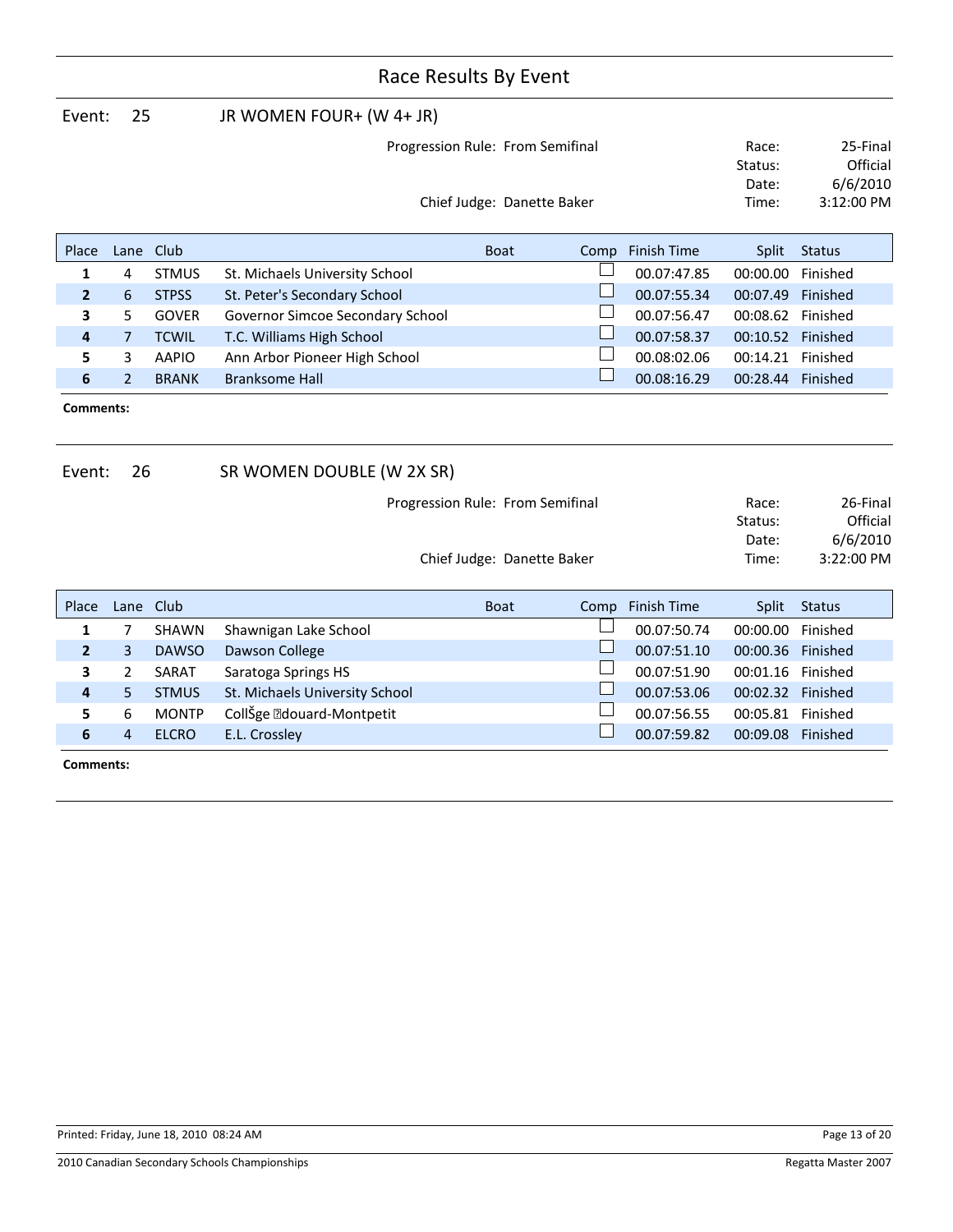| Event:         | 27             |              | JR MEN FOUR+ (M 4+JR)            |                            |                          |                    |                   |               |
|----------------|----------------|--------------|----------------------------------|----------------------------|--------------------------|--------------------|-------------------|---------------|
|                |                |              | Progression Rule: From Semifinal |                            |                          |                    | Race:             | 27-Final      |
|                |                |              |                                  |                            |                          |                    | Status:           | Official      |
|                |                |              |                                  |                            |                          |                    | Date:             | 6/6/2010      |
|                |                |              |                                  | Chief Judge: Danette Baker |                          |                    | Time:             | 3:32:00 PM    |
|                |                |              |                                  |                            |                          |                    |                   |               |
| Place          | Lane           | Club         |                                  | <b>Boat</b>                | Comp                     | <b>Finish Time</b> | <b>Split</b>      | <b>Status</b> |
| 1              | 5              | <b>HOLYC</b> | <b>Holy Cross</b>                |                            |                          | 00.07:01.83        | 00:00.00          | Finished      |
| $\overline{2}$ | 6              | <b>SIRWI</b> | <b>Sir Winston Churchill</b>     |                            |                          | 00.07:06.45        | 00:04.62 Finished |               |
| 3              | 4              | <b>GRIMS</b> | <b>Grimsby Secondary School</b>  |                            | $\Box$                   | 00.07:06.81        | 00:04.98          | Finished      |
| 4              | 7              | <b>SHAWN</b> | Shawnigan Lake School            |                            | $\Box$                   | 00.07:06.97        | 00:05.14 Finished |               |
| 5              | 3              | <b>NOTRE</b> | Notre Dame College School        |                            |                          | 00.07:10.26        | 00:08.43          | Finished      |
| 6              | $\overline{2}$ | <b>GOVER</b> | Governor Simcoe Secondary School |                            | $\overline{\phantom{a}}$ | 00.07:15.93        | 00:14.10 Finished |               |
| Comments:      |                |              |                                  |                            |                          |                    |                   |               |
| Event:         | 28             |              | SR MEN 72KG PAIR (M SR 72KG 2-)  |                            |                          |                    |                   |               |
|                |                |              | Progression Rule: From Semifinal |                            |                          |                    | Race:             | 28-Final      |
|                |                |              |                                  |                            |                          |                    | Status:           | Official      |
|                |                |              |                                  |                            |                          |                    | Date:             | 6/6/2010      |
|                |                |              |                                  | Chief Judge: Danette Baker |                          |                    | Time:             | 3:42:00 PM    |
| Place          | Lane           | Club         |                                  | <b>Boat</b>                | Comp                     | Finish Time        | <b>Split</b>      | <b>Status</b> |
| $\mathbf{1}$   | 4              | <b>STELL</b> | Stelly's Secondary School        |                            |                          | 00.07:08.30        | 00:00.00          | Finished      |
| $\mathbf{2}$   | 3              | <b>BROCK</b> | <b>Brockville Collegiate</b>     |                            | $\Box$                   | 00.07:11.45        | 00:03.15          | Finished      |
| 3              | 2              | <b>BRENT</b> | Brentwood College School         |                            | $\Box$                   | 00.07:12.75        | 00:04.45          | Finished      |
| 4              | $\overline{7}$ | <b>UPPER</b> | <b>Upper Canada College</b>      |                            | $\Box$                   | 00.07:12.99        | 00:04.69          | Finished      |
| 5              | 5              | <b>ELCRO</b> | E.L. Crossley                    |                            |                          | 00.07:13.74        | 00:05.44          | Finished      |
| 6              | 6              | <b>VANCO</b> | Vancouver College                |                            |                          | 00.07:25.54        | 00:17.24 Finished |               |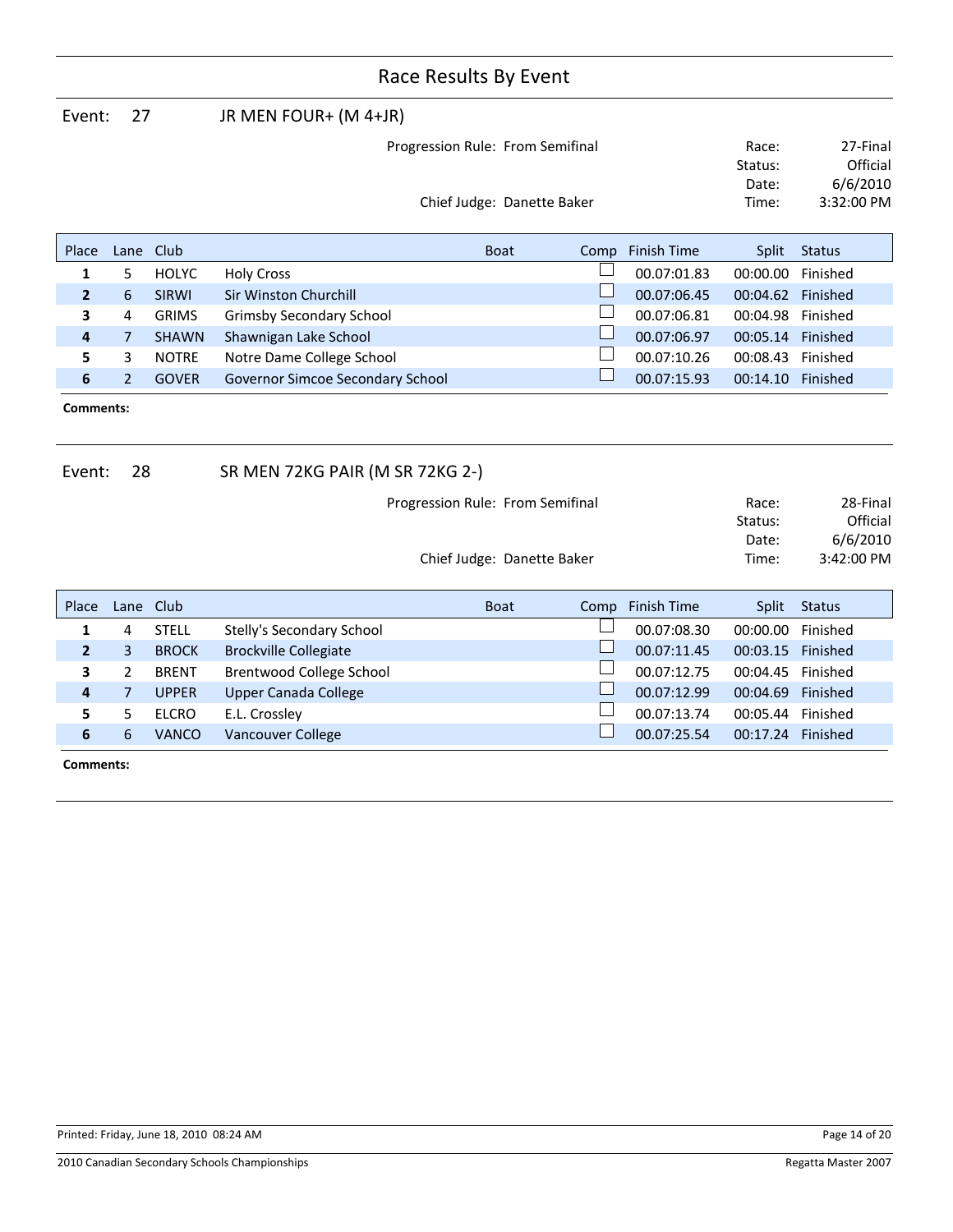|                            | Race Results By Event |              |                                       |             |                            |                    |                                    |                                  |  |
|----------------------------|-----------------------|--------------|---------------------------------------|-------------|----------------------------|--------------------|------------------------------------|----------------------------------|--|
| Event:                     | 29                    |              | SR WOMEN 63KG FOUR+ (W SR 63KG 4+)    |             |                            |                    |                                    |                                  |  |
|                            |                       |              | Progression Rule: From Semifinal      |             |                            |                    | Race:<br>Status:<br>Date:          | 29-Final<br>Official<br>6/6/2010 |  |
| Chief Judge: Danette Baker |                       |              |                                       |             |                            |                    |                                    | 3:52:00 PM                       |  |
| Place                      | Lane                  | Club         |                                       | <b>Boat</b> | Comp                       | <b>Finish Time</b> | <b>Split</b>                       | <b>Status</b>                    |  |
| 1                          | 5                     | <b>ELCRO</b> | E.L. Crossley                         |             |                            | 00.07:30.39        | 00:00.00                           | Finished                         |  |
| $\overline{2}$             | $\overline{4}$        | <b>SIRWI</b> | Sir Winston Churchill                 |             |                            | 00.07:39.32        | 00:08.93                           | Finished                         |  |
| 3                          | 3                     | <b>STMUS</b> | St. Michaels University School        |             |                            | 00.07:40.32        | 00:09.93                           | Finished                         |  |
| 4                          | 6                     | <b>HOLYA</b> | <b>Holy Angels Academy</b>            |             |                            | 00.07:52.08        | 00:21.69                           | Finished                         |  |
| 5                          | 7                     | <b>WESTP</b> | West park S.S.                        |             |                            | 00.07:54.39        | 00:24.00                           | Finished                         |  |
| 6                          | $\overline{2}$        | <b>MERCY</b> | Mercyhurst Prep School                |             |                            | 00.08:11.22        | 00:40.83                           | Finished                         |  |
| Comments:                  |                       |              |                                       |             |                            |                    |                                    |                                  |  |
| Event:                     | 30                    |              | JR WOMEN SINGLE (W 1X JR)             |             |                            |                    |                                    |                                  |  |
|                            |                       |              | Progression Rule: From Heat           |             |                            |                    | Race:<br>Status:<br>Date:<br>Time: | 30-Final<br>Official<br>6/6/2010 |  |
|                            |                       |              |                                       |             | Chief Judge: Danette Baker |                    |                                    | 4:02:00 PM                       |  |
| Place                      | Lane                  | Club         |                                       | <b>Boat</b> | Comp                       | <b>Finish Time</b> | <b>Split</b>                       | <b>Status</b>                    |  |
| 1                          | 6                     | <b>CREGA</b> | College Regina Assumpta               |             |                            | 00.08:24.11        | 00:00.00                           | Finished                         |  |
| $\mathbf{2}$               | $\overline{2}$        | <b>COWIC</b> | Cowichan Secondary School             |             |                            | 00.08:27.77        | 00:03.66                           | Finished                         |  |
| 3                          | 7                     | <b>NIAGA</b> | Niagara District Secondary School     |             |                            | 00.08:32.49        | 00:08.38                           | Finished                         |  |
| 4                          | 4                     | <b>STTHO</b> | St. Thomas Aquinas Catholic Secondary |             |                            | 00.08:39.02        | 00:14.91 Finished                  |                                  |  |
| 5                          | 3                     | <b>CROFT</b> | <b>Crofton House School</b>           |             |                            | 00.08:39.08        | 00:14.97                           | Finished                         |  |
| 6                          | 5                     | <b>NOTRE</b> | Notre Dame College School             |             |                            | 00.08:46.37        | 00:22.26 Finished                  |                                  |  |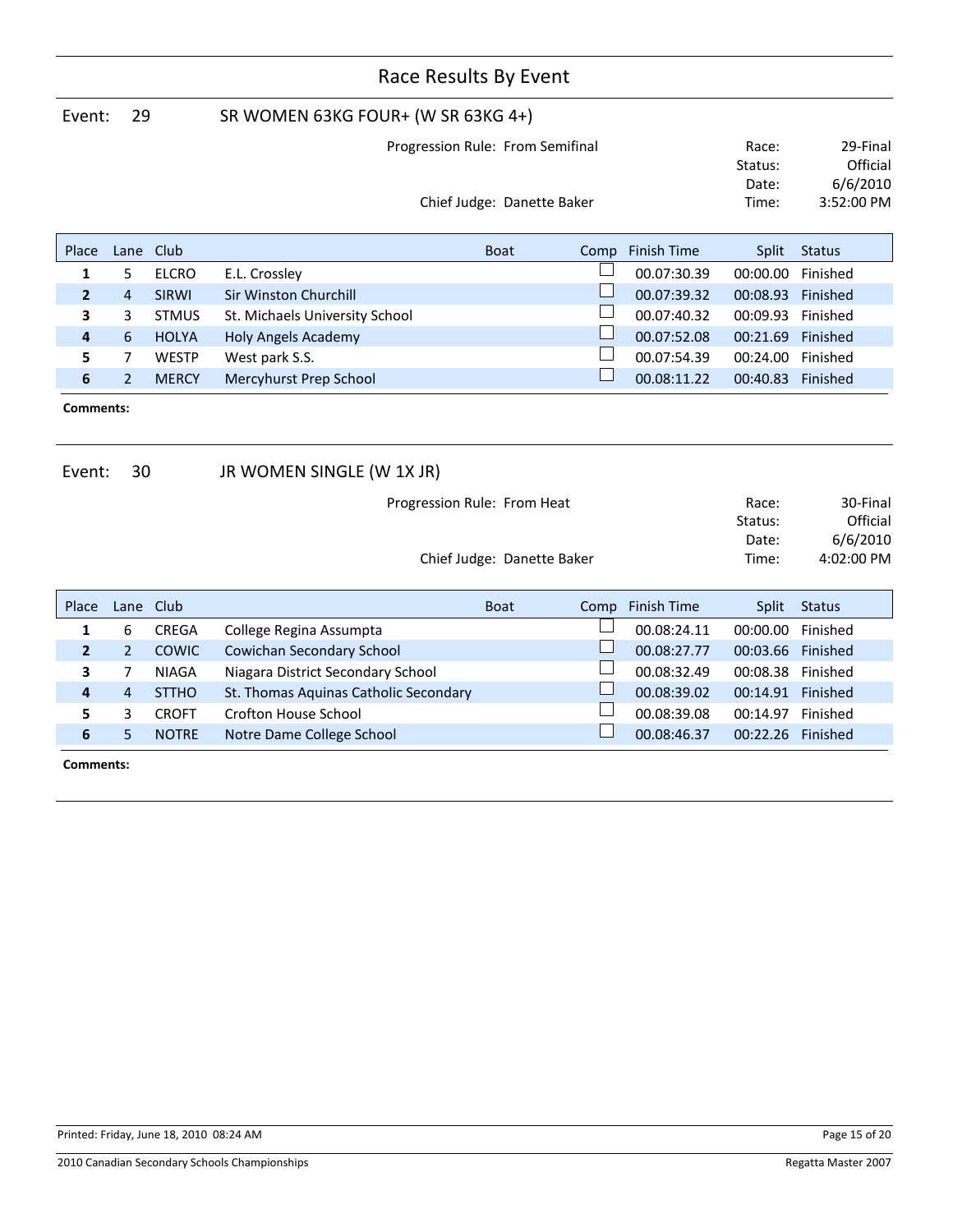| Race Results By Event |                |              |                                   |             |                                  |                          |                    |                   |               |
|-----------------------|----------------|--------------|-----------------------------------|-------------|----------------------------------|--------------------------|--------------------|-------------------|---------------|
| Event:                | 31             |              | JR MEN 66KG FOUR+ (M JR 66KG 4+)  |             |                                  |                          |                    |                   |               |
|                       |                |              |                                   |             | Progression Rule: From Heat      |                          |                    | Race:             | 31-Final      |
|                       |                |              |                                   |             |                                  |                          |                    | Status:           | Official      |
|                       |                |              |                                   |             |                                  |                          |                    | Date:             | 6/6/2010      |
|                       |                |              |                                   |             | Chief Judge: Danette Baker       |                          |                    | Time:             | 4:12:00 PM    |
| Place                 | Lane           | Club         |                                   | <b>Boat</b> |                                  | Comp                     | <b>Finish Time</b> | Split             | <b>Status</b> |
| 1                     | 5              | <b>AAPIO</b> | Ann Arbor Pioneer High School     |             |                                  | $\mathbb{R}^n$           | 00.06:54.34        | 00:00.00          | Finished      |
| $\mathbf{2}$          | 6              | <b>ELCRO</b> | E.L. Crossley                     |             |                                  | $\mathbb{R}^n$           | 00.06:58.33        | 00:03.99          | Finished      |
| 3                     | 4              | <b>UPPER</b> | <b>Upper Canada College</b>       |             |                                  | $\Box$                   | 00.07:02.41        | 00:08.07 Finished |               |
| 4                     | $\overline{7}$ | <b>WESTP</b> | West park S.S.                    |             |                                  | $\Box$                   | 00.07:02.48        | 00:08.14          | Finished      |
| 5                     | 3              | CANIS        | Canisius High School              |             |                                  | $\Box$                   | 00.07:16.29        | 00:21.95          | Finished      |
| 6                     | $\overline{2}$ | <b>STJOS</b> | St. Joseph's Collegiate Institute |             |                                  | $\Box$                   | 00.07:20.89        | 00:26.55 Finished |               |
| Comments:<br>Event:   | 32             |              | SR MEN SINGLE (M 1X SR)           |             |                                  |                          |                    |                   |               |
|                       |                |              |                                   |             | Progression Rule: From Semifinal |                          |                    | Race:             | 32-Final      |
|                       |                |              |                                   |             |                                  |                          |                    | Status:           | Official      |
|                       |                |              |                                   |             |                                  |                          |                    | Date:             | 6/6/2010      |
|                       |                |              |                                   |             | Chief Judge: Danette Baker       |                          |                    | Time:             | 4:22:00 PM    |
| Place                 | Lane           | Club         |                                   | <b>Boat</b> |                                  | Comp                     | <b>Finish Time</b> | Split             | <b>Status</b> |
| 1                     | 6              | <b>DELTA</b> | Delta Secondary School            |             |                                  |                          | 00.07:23.84        | 00:00.00          | Finished      |
| $\overline{2}$        | 5              | <b>UPPER</b> | <b>Upper Canada College</b>       |             |                                  |                          | 00.07:26.16        | 00:02.32 Finished |               |
| 3                     | 3              | <b>CAMPB</b> | Campbell                          |             |                                  | $\Box$                   | 00.07:28.05        | 00:04.21 Finished |               |
| 4                     | $\overline{7}$ | <b>PRIWA</b> | Prince of Wales Collegiate (PWC)  |             |                                  | $\Box$                   | 00.07:30.68        | 00:06.84          | Finished      |
| 5                     | $\overline{2}$ | <b>DENIS</b> | <b>Denis Morris</b>               |             |                                  | $\overline{\phantom{a}}$ | 00.07:42.28        | 00:18.44 Finished |               |
| 6                     | 4              | <b>DAWSO</b> | Dawson College                    |             |                                  | $\Box$                   | 00.07:51.11        | 00:27.27 Finished |               |
|                       | Comments:      |              |                                   |             |                                  |                          |                    |                   |               |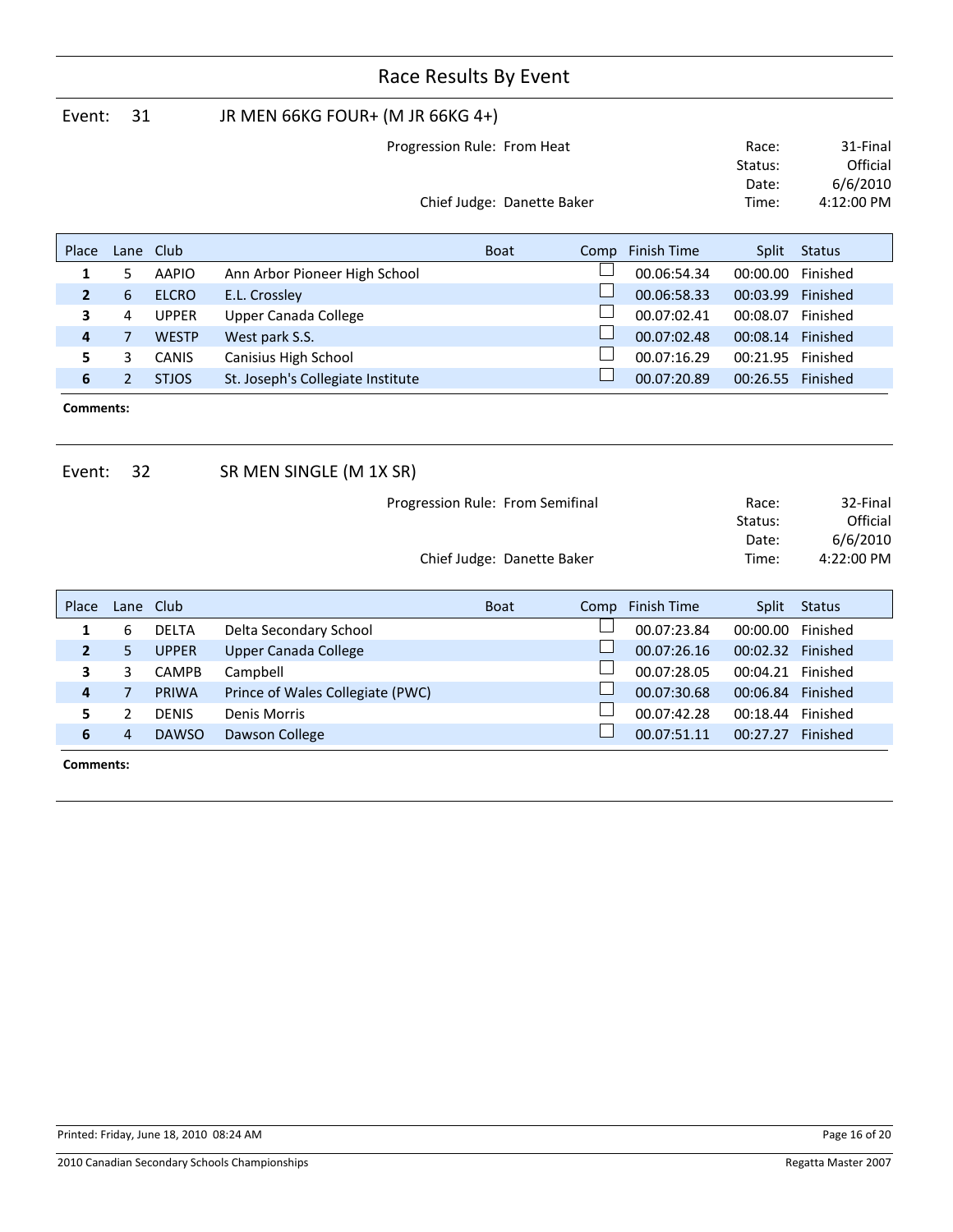|                     | Race Results By Event |              |                                          |                                                                |             |        |                    |                                    |                                                |
|---------------------|-----------------------|--------------|------------------------------------------|----------------------------------------------------------------|-------------|--------|--------------------|------------------------------------|------------------------------------------------|
| Event:              | 33                    |              | JR WOMEN 59KG FOUR+ (W JR 59KG 4+)       |                                                                |             |        |                    |                                    |                                                |
|                     |                       |              |                                          | Progression Rule: From Semifinal                               |             |        |                    | Race:                              | 33-Final                                       |
|                     |                       |              |                                          |                                                                |             |        |                    | Status:                            | Official                                       |
|                     |                       |              |                                          |                                                                |             |        |                    | Date:                              | 6/6/2010                                       |
|                     |                       |              |                                          | Chief Judge: Danette Baker                                     |             |        |                    | Time:                              | 4:32:00 PM                                     |
| Place               | Lane                  | Club         |                                          |                                                                | <b>Boat</b> | Comp   | Finish Time        | Split                              | <b>Status</b>                                  |
| 1                   | 4                     | <b>EDENH</b> | Eden High School                         |                                                                |             |        | 00.07:50.49        | 00:00.00                           | Finished                                       |
| $\overline{2}$      | 5                     | <b>ELCRO</b> | E.L. Crossley                            |                                                                |             |        | 00.07:51.58        | 00:01.09                           | Finished                                       |
| 3                   | 3                     | <b>SHAWN</b> | Shawnigan Lake School                    |                                                                |             |        | 00.08:02.61        | 00:12.12 Finished                  |                                                |
| 4                   | 6                     | <b>STMAR</b> | St. Mary CSS                             |                                                                |             | ⊔      | 00.08:03.22        | 00:12.73 Finished                  |                                                |
| 5                   | 7                     | SARAT        | Saratoga Springs HS                      |                                                                |             |        | 00.08:14.06        | 00:23.57 Finished                  |                                                |
| 6                   | $\overline{2}$        | <b>NARDI</b> | Nardin Academy                           |                                                                |             | $\Box$ | 00.08:25.51        | 00:35.02 Finished                  |                                                |
| Comments:<br>Event: | 34                    |              | SR WOMEN SINGLE (W 1X SR)                |                                                                |             |        |                    |                                    |                                                |
|                     |                       |              |                                          | Progression Rule: From Semifinal<br>Chief Judge: Danette Baker |             |        |                    | Race:<br>Status:<br>Date:<br>Time: | 34-Final<br>Official<br>6/6/2010<br>4:42:00 PM |
| Place               | Lane                  | Club         |                                          | <b>Boat</b>                                                    |             | Comp   | <b>Finish Time</b> | Split                              | <b>Status</b>                                  |
| 1                   | 5                     | <b>MILLC</b> | Miller                                   |                                                                |             |        | 00.08:11.30        | 00:00.00                           | Finished                                       |
| $\overline{2}$      | $\overline{4}$        | <b>DALMA</b> | College d'Alma                           |                                                                |             |        | 00.08:15.63        | 00:04.33                           | Finished                                       |
| 3                   | 3                     | <b>GOVER</b> | Governor Simcoe Secondary School         |                                                                |             |        | 00.08:20.96        | 00:09.66 Finished                  |                                                |
| 4                   | 6                     | <b>DENIS</b> | <b>Denis Morris</b>                      |                                                                |             |        | 00.08:25.84        | 00:14.54 Finished                  |                                                |
| 5                   | $\overline{7}$        | <b>CROFT</b> | Crofton House School                     |                                                                |             |        | 00.08:31.53        | 00:20.23 Finished                  |                                                |
| 6                   | $\overline{2}$        | <b>CATCE</b> | <b>Catholic Central Secondary School</b> |                                                                |             |        | 00.08:33.55        | 00:22.25 Finished                  |                                                |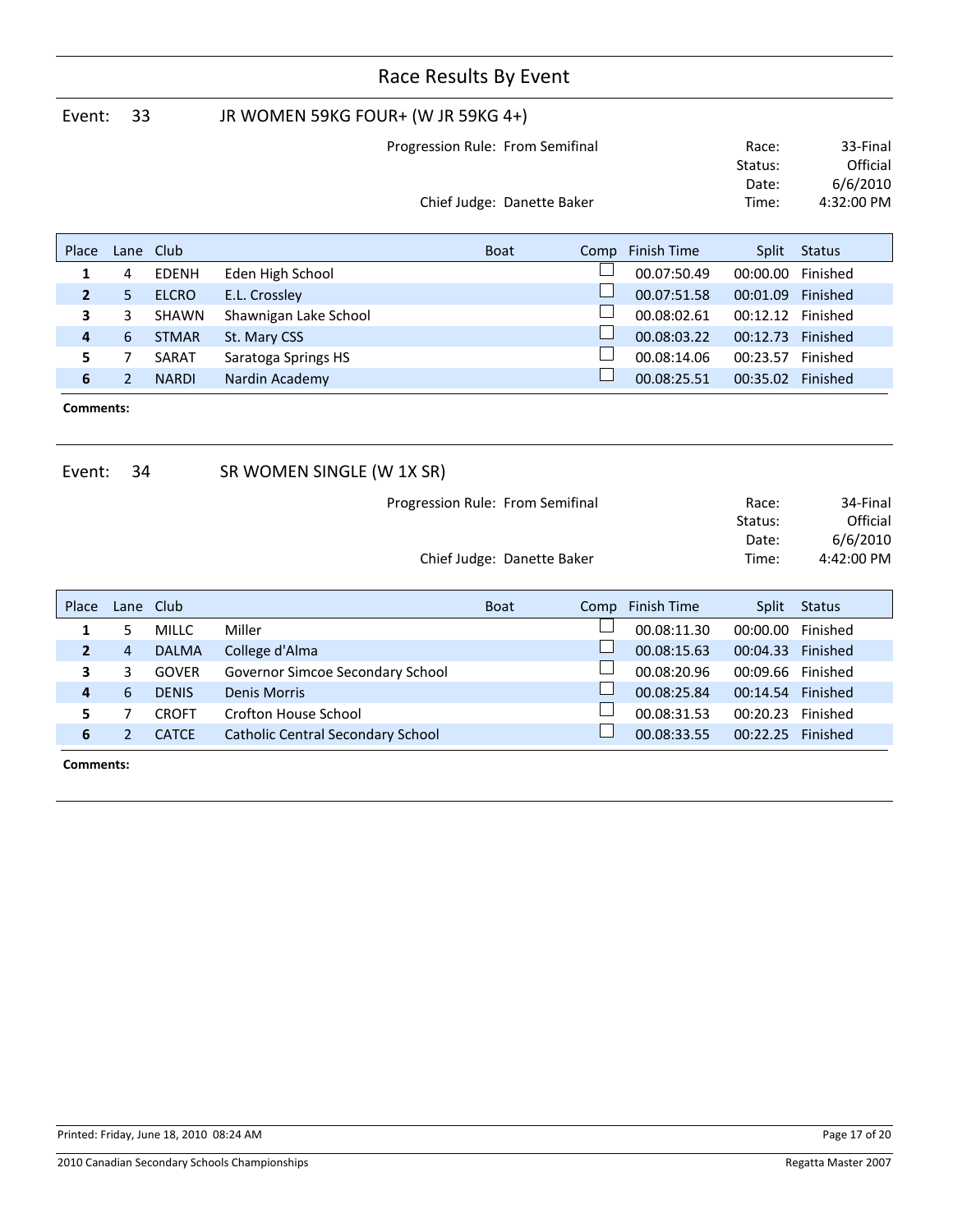| Event:                    | 35             |              | SR WOMEN EIGHT (W 8 SR)               |                            |      |                    |                                    |                                                |
|---------------------------|----------------|--------------|---------------------------------------|----------------------------|------|--------------------|------------------------------------|------------------------------------------------|
|                           |                |              | Progression Rule: From Heat           |                            |      |                    | Race:<br>Status:                   | 35-Final<br>Official                           |
|                           |                |              |                                       | Chief Judge: Danette Baker |      |                    | Date:<br>Time:                     | 6/6/2010<br>4:52:00 PM                         |
| Place                     |                | Lane Club    |                                       | <b>Boat</b>                | Comp | <b>Finish Time</b> | Split                              | <b>Status</b>                                  |
| 1                         | 5              | <b>TCWIL</b> | T.C. Williams High School             |                            |      | 00.06:59.36        | 00:00.00                           | Finished                                       |
| $\overline{2}$            | 6              | <b>WESTD</b> | <b>Westdale Secondary School</b>      |                            |      | 00.07:01.37        | 00:02.01 Finished                  |                                                |
| 3                         | 4              | <b>AAPIO</b> | Ann Arbor Pioneer High School         |                            |      | 00.07:04.33        | 00:04.97                           | Finished                                       |
| 4                         | 3              | <b>SARAT</b> | Saratoga Springs HS                   |                            |      | 00.07:09.35        | 00:09.99                           | Finished                                       |
| 5                         | 7              | <b>STFRA</b> | St. Francis Catholic Secondary School |                            |      | 00.07:14.92        | 00:15.56 Finished                  |                                                |
| 6                         | $\overline{2}$ | <b>OURLA</b> | Our Lady of Mercy HS                  |                            |      | 00.07:38.61        | 00:39.25 Finished                  |                                                |
| Comments:<br>36<br>Event: |                |              | SR MEN EIGHT (M 8 SR)                 |                            |      |                    |                                    |                                                |
|                           |                |              | Progression Rule: From Heat           | Chief Judge: Danette Baker |      |                    | Race:<br>Status:<br>Date:<br>Time: | 36-Final<br>Official<br>6/6/2010<br>5:04:00 PM |
|                           |                |              |                                       |                            |      |                    |                                    |                                                |
| Place                     |                | Lane Club    |                                       | <b>Boat</b>                | Comp | <b>Finish Time</b> | Split                              | <b>Status</b>                                  |
| 1                         | 5              | <b>STGEO</b> | St. George's School                   |                            |      | 00.06:04.59        | 00:00.00                           | Finished                                       |
| $\overline{2}$            | 4              | <b>BRENT</b> | <b>Brentwood College School</b>       |                            |      | 00.06:10.48        | 00:05.89                           | Finished                                       |
| 3                         | 6              | <b>STFRA</b> | St. Francis Catholic Secondary School |                            |      | 00.06:14.37        | 00:09.78                           | Finished                                       |
| 4                         | 3              | <b>STMPP</b> | St. Mary's Prep                       |                            |      | 00.06:15.08        | 00:10.49 Finished                  |                                                |
| 5                         | 2              | <b>EDENH</b> | Eden High School                      |                            |      | 00.06:15.44        | 00:10.85                           | Finished                                       |
| 6                         | $\overline{7}$ | <b>CANIS</b> | Canisius High School                  |                            |      | 00.06:19.20        | 00:14.61 Finished                  |                                                |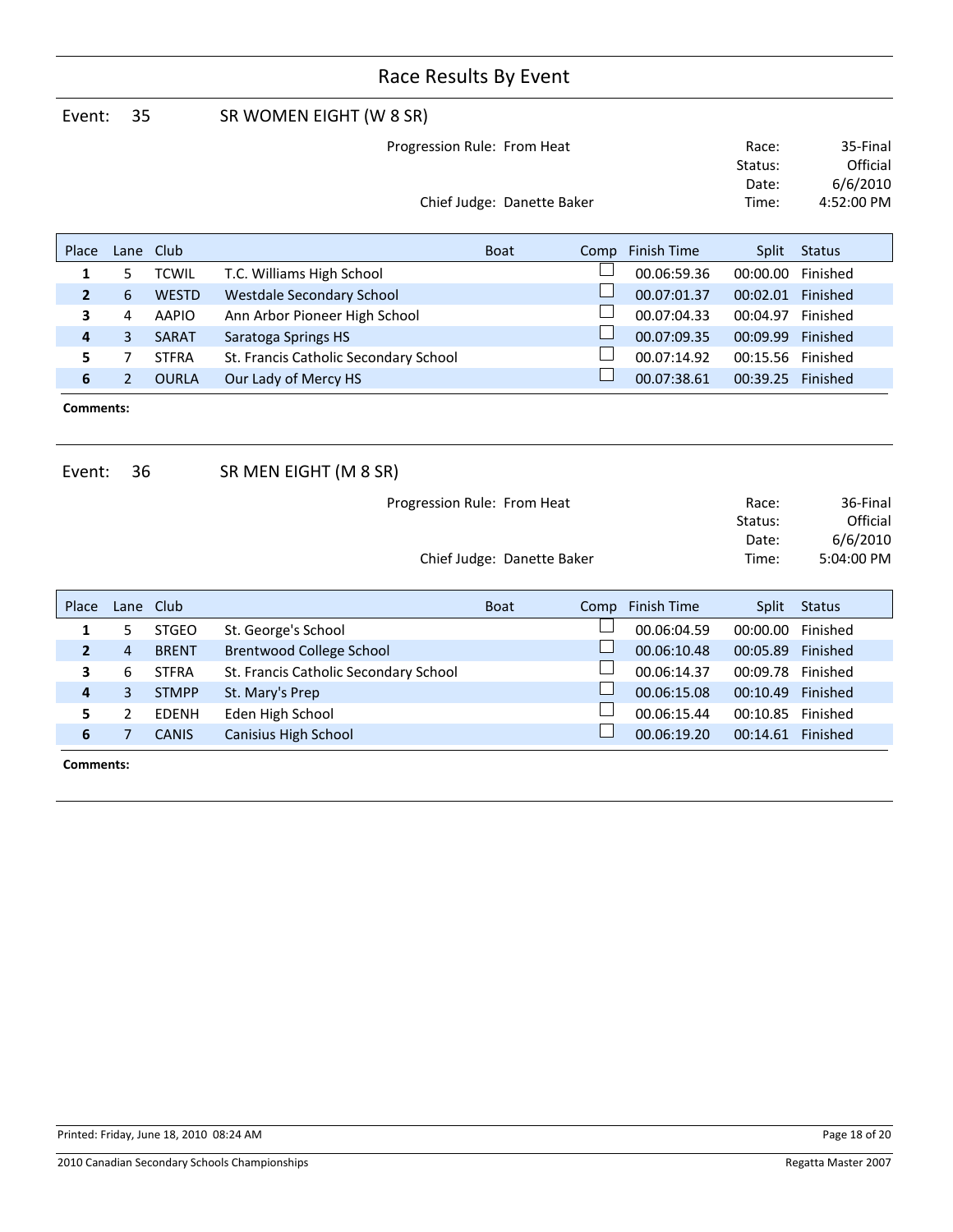# *Participating Organizations*

| Α             |                                         |              |                                   |              |                              |               |
|---------------|-----------------------------------------|--------------|-----------------------------------|--------------|------------------------------|---------------|
| ABLUC         | A.B. Lucas Secondary Scho               | ANMYE        | A.N. Myer                         | ABBEY        | Abbey Park High School       |               |
| ADAMS         | Adam Scott                              | ANNAR        | Ann Arbor Huron High Sch          | <b>AAPIO</b> | Ann Arbor Pioneer High Sc    |               |
| APPLE         | Appleby College                         |              |                                   |              |                              |               |
| B             |                                         |              |                                   |              |                              |               |
| BALLS         | Ballston Spa High School                | <b>BISHO</b> | <b>Bishop Tonnos Catholic Se</b>  | <b>BLESS</b> | <b>Blessed Trinity</b>       |               |
| <b>BRANK</b>  | <b>Branksome Hall</b>                   | <b>BRENT</b> | Brentwood College School          | <b>BROCK</b> | <b>Brockville Collegiate</b> |               |
| <b>BROTH</b>  | Brother Rice High School                | <b>BISHS</b> | The Bishop Strachan Schoo         |              |                              |               |
| C             |                                         |              |                                   |              |                              |               |
| CAMPB         | Campbell                                | <b>CANIS</b> | Canisius High School              | CANTE        | Canterbury High School       |               |
| CARDI         | Cardinal Newman Catholic                | <b>CATCE</b> | <b>Catholic Central Secondary</b> | <b>CENTE</b> | Centennial CVI (Guelph)      |               |
| <b>CITYH</b>  | City Honors HS                          | <b>CLARE</b> | <b>Claremont Secondary</b>        | <b>COLLE</b> | College Laval                |               |
| CREGA         | College Regina Assumpta                 | COLON        | Colonel By Secondary Scho         | <b>COWIC</b> | Cowichan Secondary Scho      |               |
| CREST         | Crestwood High School                   | <b>CROFT</b> | Crofton House School              |              |                              |               |
| D             |                                         |              |                                   |              |                              |               |
| DALMA         | College d'Alma                          | <b>DUROC</b> | CollŠge Durocher                  | <b>DAWSO</b> | Dawson College               |               |
| <b>DEMORT</b> | De Mortagne                             | <b>DELTA</b> | Delta Secondary School            | <b>DENIS</b> | Denis Morris                 |               |
| <b>DETRO</b>  | Detroit Country Day High S              | <b>DOANE</b> | Doane Stuart                      | <b>DOVER</b> | Dover Bay Secondary          |               |
| Ε             |                                         |              |                                   |              |                              |               |
| ECDIM         | ■ cole d', ducation internati           | <b>ELCRO</b> | E.L. Crossley                     | <b>ECDUC</b> | Ecole du Carrefour           |               |
| EIDLA         | Ecole Internationale de Lav             | <b>EDENH</b> | Eden High School                  | <b>ERNES</b> | <b>Enrestown Secondary</b>   |               |
| <b>ETOBI</b>  | Etobicoke Collegiate Instit             |              |                                   |              |                              |               |
| F             |                                         |              |                                   |              |                              |               |
| <b>FORES</b>  | Forest Hills Central High Sc            | <b>FHSNO</b> | Forest Hills Northern High        | <b>FRAKE</b> | Frances Kelsey Secondary s   |               |
| <b>FRONT</b>  | Frontenac Secondary Scho                |              |                                   |              |                              |               |
| G             |                                         |              |                                   |              |                              |               |
| GIBRA         | Gibraltar Carlson High Sch              | <b>GLEBE</b> | Glebe CI                          | <b>GLEND</b> | Glendale High School         |               |
| <b>GOVER</b>  | Governor Simcoe Secondar                | <b>GRIMS</b> | <b>Grimsby Secondary School</b>   | <b>GROSS</b> | Grosse Ile High School       |               |
| <b>GROSP</b>  | Grosse Pointe North Hig Sc              | <b>GPSHS</b> | Grosse Pointe South High S        | <b>GUELP</b> | Guelph CVI                   |               |
| Н             |                                         |              |                                   |              |                              |               |
| <b>HAVER</b>  | <b>Havergal College</b>                 | <b>HILLF</b> | Hillfield Strathallan College     | <b>HOLYA</b> | Holy Angels Academy          |               |
| <b>HOLYC</b>  | <b>Holy Cross</b>                       | <b>HOLYT</b> | Holy Trinity Catholic HS          | <b>HUMBE</b> | Humberside Collegiate Inst   |               |
| ı             |                                         |              |                                   |              |                              |               |
| <b>INNIS</b>  | Innisdale Secondary School              |              |                                   |              |                              |               |
| J             |                                         |              |                                   |              |                              |               |
|               |                                         |              |                                   |              |                              |               |
| JEANV         | • cole secondaire catholiqu             | <b>JFROS</b> | JF Ross CVI                       |              |                              |               |
| Κ             |                                         |              |                                   |              |                              |               |
| <b>KENNV</b>  | Kennebecasis Valley High S              | <b>KINGS</b> | Kingston Collegiate and Vo        |              |                              |               |
| L             |                                         |              |                                   |              |                              |               |
|               | Printed: Friday, June 18, 2010 08:24 AM |              |                                   |              |                              | Page 19 of 20 |